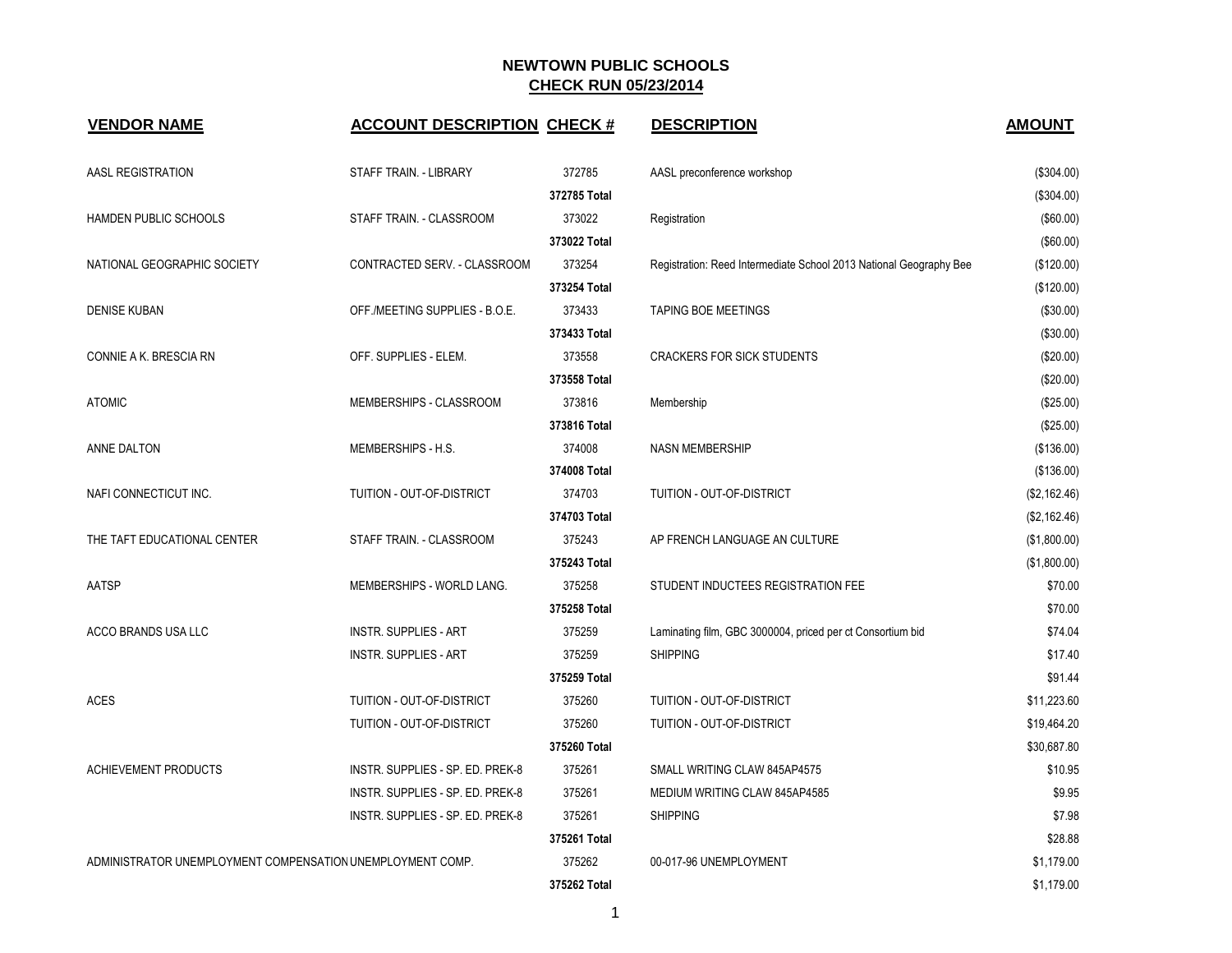| <b>VENDOR NAME</b>                  | <b>ACCOUNT DESCRIPTION CHECK #</b> |              | <b>DESCRIPTION</b>                               | <b>AMOUNT</b> |
|-------------------------------------|------------------------------------|--------------|--------------------------------------------------|---------------|
| ADVANCED SECURITY TECHNOLOGIES INC. | <b>EMERGENCY REPAIRS - HOM.</b>    | 375263       | INSTALL CARD READER ON HANDICAP DOOR - HOM       | \$1,455.04    |
|                                     |                                    | 375263 Total |                                                  | \$1,455.04    |
| AFLAC                               | <b>P/R - AFLAC INSURANCE</b>       | 375264       | <b>INS AFLAC 05/13/14</b>                        | \$6,474.38    |
|                                     |                                    | 375264 Total |                                                  | \$6,474.38    |
| <b>AIRGAS EAST</b>                  | <b>EQUIP RENTAL - B&amp;G</b>      | 375265       | MONTHLY TANK RENTAL - MAINT SHOP 2013-2014       | \$56.80       |
|                                     |                                    | 375265 Total |                                                  | \$56.80       |
| ALARMS BY PRECISION LLC             | <b>EMERGENCY REPAIRS - HOM.</b>    | 375266       | TROUBLE SHOOT FIRE ALARM SYSTEM - HOM            | \$450.00      |
|                                     | <b>EMERGENCY REPAIRS - RIS.</b>    | 375266       | <b>FRONT DOOR REPAIRS - RIS</b>                  | \$250.00      |
|                                     | <b>EMERGENCY REPAIRS - H.S.</b>    | 375266       | TROUBLE SHOOT F-WING EXTERIOR DOOR - NHS         | \$500.00      |
|                                     |                                    | 375266 Total |                                                  | \$1,200.00    |
| ALL ABOUT YOU HOME CARE SERVICES    | PROF. SERV. - HEALTH ELEM/RIS      | 375267       | LPN SERVICES STARR PROGRAM                       | \$1,842.50    |
|                                     |                                    | 375267 Total |                                                  | \$1,842.50    |
| ALL-STAR TRANSPORTATION LLC         | STUDENT TRAVEL - SPORTS            | 375268       | SPORTS TRANSPORTATION                            | \$780.00      |
|                                     | STUDENT TRAVEL - SPORTS            | 375268       | SPORTS TRANSPORTATION                            | \$4,715.00    |
|                                     | STUDENT TRAVEL - SPORTS            | 375268       | SPORTS TRANSPORTATION                            | \$1,290.00    |
|                                     | STUDENT TRAVEL - SPORTS            | 375268       | For payment of referees and officials at sports. | \$375.00      |
|                                     | STUDENT TRAVEL - MATH              | 375268       | For student travel                               | \$207.50      |
|                                     | STUDENT TRAVEL - MATH              | 375268       | For student travel                               | \$205.00      |
|                                     | STUDENT TRAVEL - CLASSROOM         | 375268       | For student travel                               | \$85.00       |
|                                     | STUDENT TRAVEL - CLASSROOM         | 375268       | For student travel                               | \$255.00      |
|                                     | STUDENT TRAVEL - CLASSROOM         | 375268       | For student travel                               | \$85.00       |
|                                     | STUDENT TRAVEL - MUSIC             | 375268       | <b>BAND AND CHORUS TRAVEL EXPENSES</b>           | \$785.00      |
|                                     | STUDENT TRAVEL - MUSIC             | 375268       | BAND AND CHORUS TRAVEL EXPENSES                  | \$940.00      |
|                                     | STUDENT TRAVEL - MUSIC             | 375268       | <b>BAND AND CHORUS TRAVEL EXPENSES</b>           | \$255.00      |
|                                     | STUDENT TRAVEL - MUSIC             | 375268       | <b>BAND AND CHORUS TRAVEL EXPENSES</b>           | \$830.00      |
|                                     | STUDENT TRAVEL - MUSIC             | 375268       | <b>BAND AND CHORUS TRAVEL EXPENSES</b>           | \$395.00      |
|                                     |                                    | 375268 Total |                                                  | \$11,202.50   |
| AMAZON                              | SUPPLIES - LIBRARY                 | 375269       | Amazon Book Order *see attached*                 | \$19.69       |
|                                     | <b>SUPPLIES - LIBRARY</b>          | 375269       | Amazon Book Order *see attached*                 | \$15.84       |
|                                     | <b>SUPPLIES - LIBRARY</b>          | 375269       | Amazon Book Order *see attached*                 | \$80.96       |
|                                     | SUPPLIES - LIBRARY                 | 375269       | Amazon Book Order *see attached*                 | \$142.25      |
|                                     | <b>SUPPLIES - LIBRARY</b>          | 375269       | Amazon Book Order *see attached*                 | \$49.50       |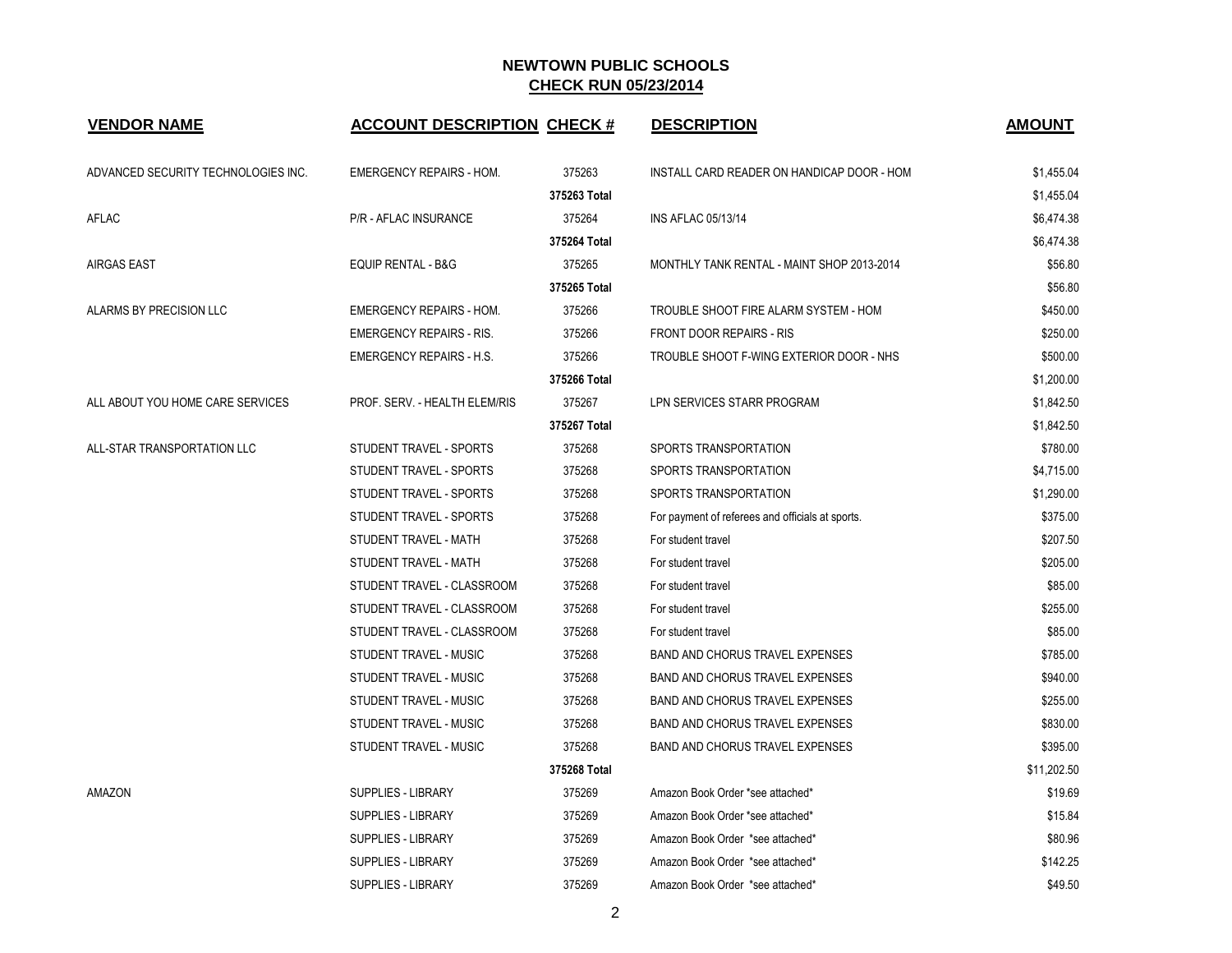| <b>VENDOR NAME</b> | <b>ACCOUNT DESCRIPTION CHECK #</b> |              | <b>DESCRIPTION</b>                                           | <b>AMOUNT</b> |
|--------------------|------------------------------------|--------------|--------------------------------------------------------------|---------------|
| AMAZON             | <b>SUPPLIES - LIBRARY</b>          | 375269       | Amazon Book Order *see attached*                             | \$22.93       |
|                    | <b>SUPPLIES - LIBRARY</b>          | 375269       | Amazon Book Order *see attached*                             | \$55.50       |
|                    | <b>SUPPLIES - LIBRARY</b>          | 375269       | Amazon Book Order *see attached*                             | \$12.62       |
|                    | <b>SUPPLIES - LIBRARY</b>          | 375269       | Amazon Book Order *see attached*                             | \$279.99      |
|                    | <b>SUPPLIES - LIBRARY</b>          | 375269       | Amazon Book Order *see attached*                             | \$40.66       |
|                    | <b>SUPPLIES - LIBRARY</b>          | 375269       | Amazon Book Order *see attached*                             | \$238.35      |
|                    | <b>SUPPLIES - LIBRARY</b>          | 375269       | Amazon Book Order *see attached*                             | \$77.81       |
|                    | <b>SUPPLIES - LIBRARY</b>          | 375269       | Amazon Book Order *see attached*                             | \$40.43       |
|                    | <b>SUPPLIES - LIBRARY</b>          | 375269       | Amazon Book Order *see attached*                             | \$151.65      |
|                    | <b>SUPPLIES - LIBRARY</b>          | 375269       | Amazon Book Order *see attached*                             | \$228.60      |
|                    | <b>SUPPLIES - LIBRARY</b>          | 375269       | Amazon Book Order *see attached*                             | \$15.83       |
|                    | SUPPLIES - LIBRARY                 | 375269       | shipping                                                     | \$3.99        |
|                    | SUPPLIES - LIBRARY                 | 375269       | Amazon Book Order *see attached*                             | \$38.02       |
|                    | <b>SUPPLIES - LIBRARY</b>          | 375269       | Amazon Book Order *see attached*                             | \$14.15       |
|                    | <b>SUPPLIES - LIBRARY</b>          | 375269       | Amazon Book Order *see attached*                             | \$7.99        |
|                    | <b>SUPPLIES - LIBRARY</b>          | 375269       | Amazon Book Order *see attached*                             | \$406.65      |
|                    |                                    | 375269 Total |                                                              | \$1,943.41    |
| AMAZON             | INSTR. SUPPLIES - GUIDANCE         | 375270       | Handset cords for cisco phones, 12 ft. dark grey             | \$34.65       |
|                    | INSTR. SUPPLIES - GUIDANCE         | 375270       | Shipping and handling                                        | \$9.12        |
|                    | INSTR. SUPPLIES - GUIDANCE         | 375270       | Command clear window hooks for use in computer labs.         | \$59.70       |
|                    | INSTR. SUPPLIES - GUIDANCE         | 375270       | Shipping and handling                                        | \$5.60        |
|                    | OFF. SUPPLIES - ADMIN.             | 375270       | Toner, HEQ6470A                                              | \$129.00      |
|                    | INSTR. SUPPLIES - COMPUTER ED.     | 375270       | Shipping charge                                              | \$6.49        |
|                    | INSTR. SUPPLIES - COMPUTER ED.     | 375270       | Various items for computer tech classroom use, per attached. | \$22.51       |
|                    | INSTR. SUPPLIES - COMPUTER ED.     | 375270       | Shipping charge                                              | \$1.43        |
|                    | INSTR. SUPPLIES - COMPUTER ED.     | 375270       | Various items for computer tech classroom use, per attached. | \$12.99       |
|                    | INSTR. SUPPLIES - COMPUTER ED.     | 375270       | Various items for computer tech classroom use, per attached. | \$5.99        |
|                    | INSTR. SUPPLIES - COMPUTER ED.     | 375270       | Shipping charge                                              | \$5.13        |
|                    | INSTR. SUPPLIES - COMPUTER ED.     | 375270       | Various items for computer tech class                        | \$26.22       |
|                    | INSTR. SUPPLIES - COMPUTER ED.     | 375270       | Jack Splitter, 3.5mm                                         | \$25.60       |
|                    | INSTR. SUPPLIES - COMPUTER ED.     | 375270       | Kingston digital 8 GB usb 2.0-Red.                           | \$66.30       |
|                    | INSTR. SUPPLIES - COMPUTER ED.     | 375270       | Various supplies for computer technology classroom use       | \$29.04       |

3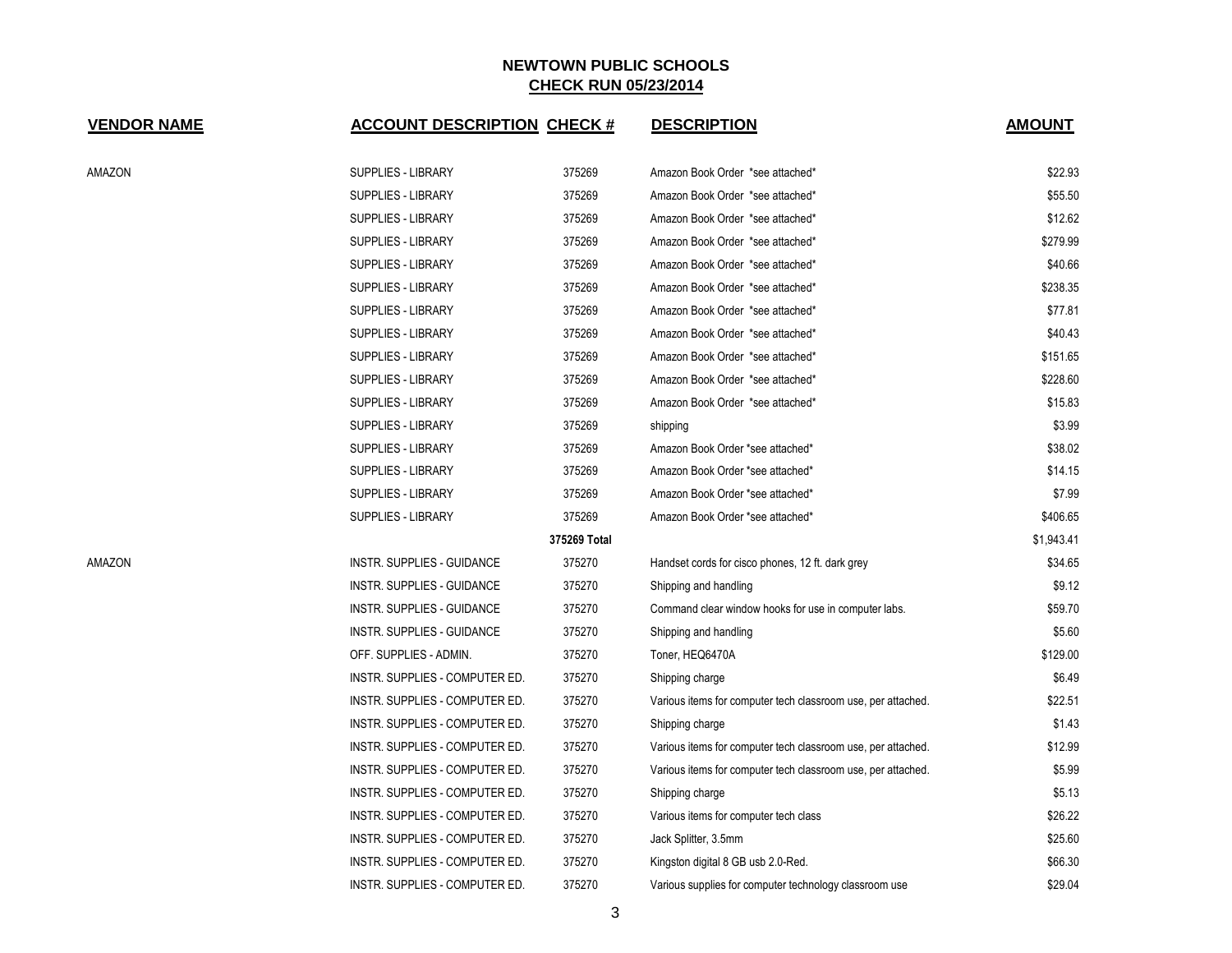| <b>VENDOR NAME</b> | <b>ACCOUNT DESCRIPTION CHECK #</b> |              | <b>DESCRIPTION</b>                                      |                                                                   | <b>AMOUNT</b> |
|--------------------|------------------------------------|--------------|---------------------------------------------------------|-------------------------------------------------------------------|---------------|
|                    |                                    |              |                                                         |                                                                   |               |
| AMAZON             | INSTR. SUPPLIES - COMPUTER ED.     | 375270       | Various supplies for computer technology classroom use  |                                                                   | \$13.89       |
|                    | INSTR. SUPPLIES - COMPUTER ED.     | 375270       | Various supplies for computer technology classroom use. |                                                                   | \$55.29       |
|                    | INSTR. SUPPLIES - COMPUTER ED.     | 375270       | Various supplies for computer technology classroom use. |                                                                   | \$40.69       |
|                    | CONTRACTED SERV. - CLASSROOM       | 375270       | Gift cards for end of year awards, and thank you        |                                                                   | \$50.00       |
|                    | CONTRACTED SERV. - CLASSROOM       | 375270       | Gift cards for end of year awards, and thank you        |                                                                   | \$25.00       |
|                    | STAFF TRAIN. - SCIENCE             | 375270       | Stem Lesson Essentials for grades 3-8.                  |                                                                   | \$23.99       |
|                    | STAFF TRAIN. - SCIENCE             | 375270       | shipping                                                |                                                                   | \$5.76        |
|                    |                                    | 375270 Total |                                                         |                                                                   | \$654.39      |
| AMAZON             | INSTR. SUPPLIES - COMPUTER ED.     | 375271       | Kingston Digital 8GB Data Traveler                      |                                                                   | \$49.84       |
|                    | INSTR. SUPPLIES - CLASSROOM        | 375271       |                                                         | Belkin Soho F1DS102L VGA and USB 2 Port In/Out KVM Switch (black) | \$99.99       |
|                    | INSTR. SUPPLIES - COMPUTER ED.     | 375271       | Belkin Standard Mouse Pad - Red                         |                                                                   | \$207.95      |
|                    | INSTR. SUPPLIES - COMPUTER ED.     | 375271       | NECech Replacement Lamp for VT445LP                     |                                                                   | \$250.06      |
|                    | INSTR. SUPPLIES - COMPUTER ED.     | 375271       | NECech Replacement Lamp for VT445LPK                    |                                                                   | \$87.64       |
|                    | INSTR. SUPPLIES - HEALTH ED.       | 375271       | Abduction                                               |                                                                   | \$6.29        |
|                    | INSTR. SUPPLIES - HEALTH ED.       | 375271       | The Maelstrom                                           |                                                                   | \$7.19        |
|                    | INSTR. SUPPLIES - HEALTH ED.       | 375271       | The Second Siege                                        |                                                                   | \$7.19        |
|                    | INSTR. SUPPLIES - HEALTH ED.       | 375271       | The Fiend and the Forge                                 |                                                                   | \$7.19        |
|                    | INSTR. SUPPLIES - HEALTH ED.       | 375271       | The Hound of Rowan                                      |                                                                   | \$7.19        |
|                    | INSTR. SUPPLIES - HEALTH ED.       | 375271       | Allegiant                                               |                                                                   | \$22.56       |
|                    | INSTR. SUPPLIES - HEALTH ED.       | 375271       | Insurgent                                               |                                                                   | \$20.32       |
|                    | INSTR. SUPPLIES - HEALTH ED.       | 375271       | Divergent                                               |                                                                   | \$10.18       |
|                    | <b>INSTR. SUPPLIES - READING</b>   | 375271       | Hunger Games                                            |                                                                   | \$93.60       |
|                    | <b>INSTR. SUPPLIES - READING</b>   | 375271       | Wonder                                                  |                                                                   | \$190.26      |
|                    |                                    | 375271 Total |                                                         |                                                                   | \$1,067.45    |
| AMAZON             | TEXTBOOKS - CURR. DEVELOP.         | 375272       | Order #108-0970152-9089826 Misc. Titles see attached    |                                                                   | \$79.90       |
|                    | TEXTBOOKS - CURR. DEVELOP.         | 375272       | Misc. Titles for Gr. K-4 for MG                         | On Line order                                                     | \$7.76        |
|                    | TEXTBOOKS - CURR. DEVELOP.         | 375272       | Misc. Titles for Gr. K-4 for MG                         | On Line order                                                     | \$71.99       |
|                    | TEXTBOOKS - CURR. DEVELOP.         | 375272       | Misc. Titles for Gr. K-4 for MG                         | On Line order                                                     | \$19.03       |
|                    | TEXTBOOKS - CURR. DEVELOP.         | 375272       | Misc. Titles for Gr. K-4 for MG                         | On Line order                                                     | \$58.14       |
|                    | TEXTBOOKS - CURR. DEVELOP.         | 375272       | Misc. Titles for Gr. K-4 for MG                         | On Line order                                                     | \$118.28      |
|                    |                                    | 375272 Total |                                                         |                                                                   | \$355.10      |

4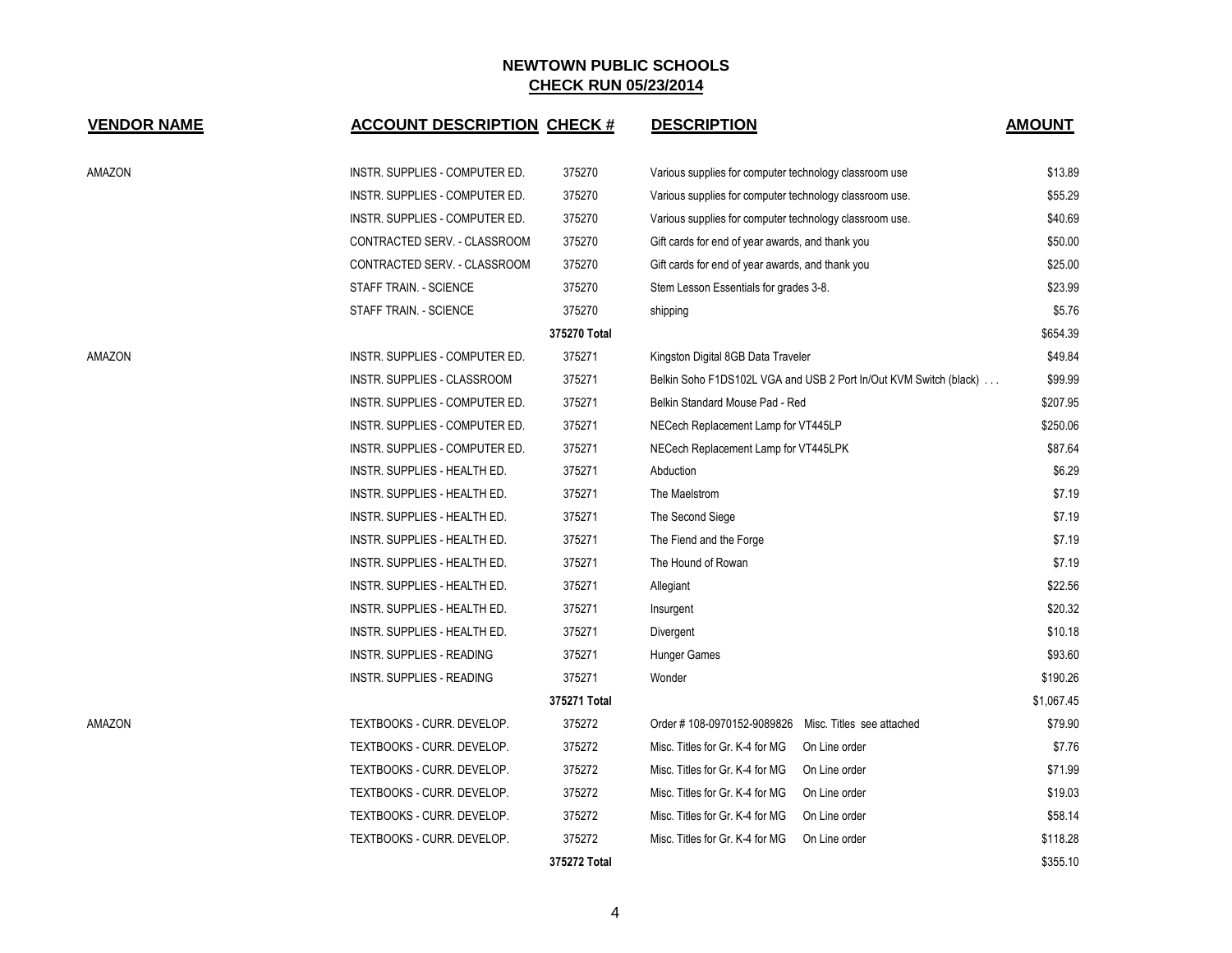| <b>VENDOR NAME</b> | <b>ACCOUNT DESCRIPTION CHECK #</b> |              | <b>DESCRIPTION</b>                                    | <b>AMOUNT</b> |
|--------------------|------------------------------------|--------------|-------------------------------------------------------|---------------|
| AMAZON             | <b>INSTR. SUPPLIES - ENGLISH</b>   | 375273       | Power Cord for NEC vt470                              | \$65.56       |
|                    | <b>INSTR. SUPPLIES - ENGLISH</b>   | 375273       | NAXA ELECTRONICS NPB-251BK CD PLAYER                  | \$7.49        |
|                    | <b>INSTR. SUPPLIES - SCIENCE</b>   | 375273       | SUPENTOWN IM-150US UNDERCOUNTED ICE MAKER             | \$298.98      |
|                    | INSTR. SUPPLIES - SOC. STUDIES     | 375273       | NATIONAL BRAND TEACHER S PLAN BOOK, 40-WEEK PERIOD    | \$70.32       |
|                    | <b>INSTR. SUPPLIES - ENGLISH</b>   | 375273       | COBY ULTRA COMPACT DVD Player DVD-206                 | \$139.96      |
|                    | <b>INSTR. SUPPLIES - ENGLISH</b>   | 375273       | <b>GRANDMAX SPKR-M2RC-SL MINI TWEAKERS SILVER</b>     | \$72.62       |
|                    | <b>REPAIRS - SCIENCE</b>           | 375273       | SUPENTOWN IM-150US UNDERCOUNTER ICE                   | \$298.98      |
|                    | INSTR. SUPPLIES - CLASSROOM        | 375273       | JUNE JUNIOR AND SENIOR BOOK AWARDS 2014 SCIENCE DEPT. | \$321.97      |
|                    | INSTR. SUPPLIES - SCIENCE          | 375273       | 250 V 4AMP Glass Fuse Fast Blow (package of 10)       | \$6.56        |
|                    | <b>INSTR. SUPPLIES - SCIENCE</b>   | 375273       | 250 V 4AMP Glass Fuse Fast Blow (package of 10)       | \$6.56        |
|                    | <b>INSTR. SUPPLIES - SCIENCE</b>   | 375273       | 250 V 4AMP Glass Fuse Fast Blow (package of 10)       | \$6.56        |
|                    | INSTR. SUPPLIES - ENGLISH          | 375273       | <b>GROUNDHOG DAY DVD</b>                              | \$8.58        |
|                    | INSTR. SUPPLIES - ENGLISH          | 375273       | AUSTIN POWERS INTERNATIONAL MAN OF MYSTERY(1997)      | \$4.93        |
|                    | <b>INSTR. SUPPLIES - ENGLISH</b>   | 375273       | BIG DADDY DVD                                         | \$9.94        |
|                    | <b>INSTR. SUPPLIES - ART</b>       | 375273       | DREMEL 120 VOLT VARIABLE SPEED ROTARY KIT             | \$139.00      |
|                    | <b>INSTR. SUPPLIES - ART</b>       | 375273       | BROTHER SEW ADVANCE 25 STICH SEWING MACHINE           | \$133.47      |
|                    | <b>TEXTBOOKS - ENGLISH</b>         | 375273       | INTRO TO THEATRE ARTS TEACHER S GUIDE                 | \$24.38       |
|                    | <b>INSTR. SUPPLIES - ART</b>       | 375273       | SANDISK CRUZER- MEMORY STICK- ART BOOK- SEE CART      | \$45.30       |
|                    | INSTR. SUPPLIES - ART              | 375273       | SANDISK CRUZER- MEMORY STICK- ART BOOK- SEE CART      | \$256.38      |
|                    | INSTR. SUPPLIES - ART              | 375273       | SANDISK CRUZER- MEMORY STICK- ART BOOK- SEE CART      | \$225.53      |
|                    | <b>INSTR. SUPPLIES - ART</b>       | 375273       | SANDISK CRUZER- MEMORY STICK- ART BOOK- SEE CART      | \$132.38      |
|                    | <b>INSTR. SUPPLIES - ART</b>       | 375273       | SANDISK CRUZER- MEMORY STICK- ART B                   | \$190.35      |
|                    | <b>INSTR. SUPPLIES - ART</b>       | 375273       | SANDISK CRUZER- MEMORY STICK- ART BOOK- SEE CART      | \$42.30       |
|                    | INSTR. SUPPLIES - ENGLISH          | 375273       | WARTORN 1861-2010 DVD (LYE)                           | \$16.04       |
|                    | INSTR. SUPPLIES - ENGLISH          | 375273       | <b>ELEMENTS OF STYLE</b>                              | \$34.75       |
|                    | INSTR. SUPPLIES - ENGLISH          | 375273       | DRUNK TANK PINK                                       | \$63.60       |
|                    | INSTR. SUPPLIES - ENGLISH          | 375273       | THE SOUND AND THE FURY                                | \$31.64       |
|                    | INSTR. SUPPLIES - ENGLISH          | 375273       | AS I LAY DYING                                        | \$31.64       |
|                    | <b>INSTR. SUPPLIES - ENGLISH</b>   | 375273       | GO DOWN MOSES FOR AP LANG TEACHER                     | \$26.42       |
|                    | <b>REPAIRS - MUSIC</b>             | 375273       | SAMSUNG ST 150F DIGITAL CAMERA                        | \$96.97       |
|                    |                                    | 375273 Total |                                                       | \$2,809.16    |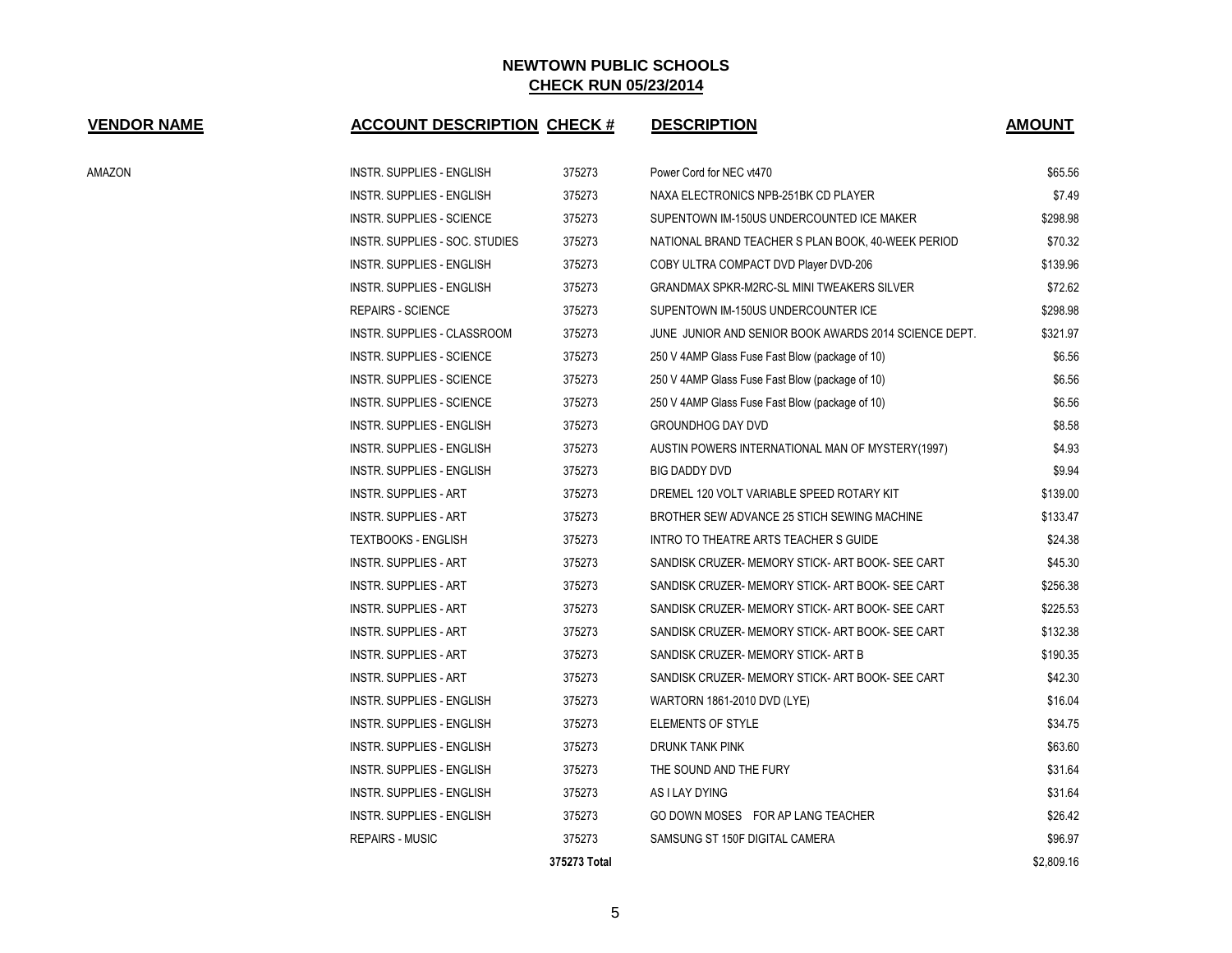| <b>VENDOR NAME</b>           | <b>ACCOUNT DESCRIPTION CHECK #</b> |              | <b>DESCRIPTION</b>                          | <b>AMOUNT</b> |
|------------------------------|------------------------------------|--------------|---------------------------------------------|---------------|
| AMERICAN RED CROSS           | STAFF TRAIN. - HEALTH ADMIN.       | 375274       | CPR/FIRST AID & AED TRAINING 2013/14        | \$19.00       |
|                              | STAFF TRAIN. - HEALTH ADMIN.       | 375274       | CPR/FIRST AID & AED TRAINING 2013/14        | \$38.00       |
|                              |                                    | 375274 Total |                                             | \$57.00       |
| <b>APPERSON</b>              | <b>INSTR. SUPPLIES - SCIENCE</b>   | 375275       | Item 28040, test scoring sheets             | \$73.00       |
|                              | <b>INSTR. SUPPLIES - SCIENCE</b>   | 375275       | Item 28190, scoring sheets                  | \$53.00       |
|                              | <b>INSTR. SUPPLIES - SCIENCE</b>   | 375275       | shipping                                    | \$21.88       |
|                              |                                    | 375275 Total |                                             | \$147.88      |
| AQUARION WATER COMPANY OF CT | WATER - H.                         | 375276       | WATER 200332183                             | \$296.17      |
|                              | WATER - S.H.                       | 375276       | WATER 200346118                             | \$1,428.97    |
|                              | WATER - S.H.                       | 375276       | WATER 200326171                             | \$139.86      |
|                              | WATER - M.G.                       | 375276       | WATER 200331002                             | \$298.34      |
|                              | WATER - M.S.                       | 375276       | WATER 200330637                             | \$468.14      |
|                              | WATER - H.S.                       | 375276       | WATER 200328870                             | \$836.04      |
|                              | WATER - H.S.                       | 375276       | WATER 200328345                             | \$139.86      |
|                              |                                    | 375276 Total |                                             | \$3,607.38    |
| ARC-O-ROOTER LLC             | <b>EMERGENCY REPAIRS - H.S.</b>    | 375277       | SNAKE SLOP SINKS / URINAL - NHS             | \$362.50      |
|                              |                                    | 375277 Total |                                             | \$362.50      |
| ASSOCIATED REFUSE HAULERS    | <b>REFUSE REMOVAL</b>              | 375278       | REFUSE DISPOSAL - ALL SCHOOLS 2013-2014     | \$7,289.39    |
|                              | REFUSE REMOVAL                     | 375278       | CARDBOARD RECYCLING - ALL SCHOOLS 2013-2014 | \$280.00      |
|                              | <b>REFUSE REMOVAL</b>              | 375278       | CARDBOARD RECYCLING - ALL SCHOOLS 2013-2014 | \$40.00       |
|                              | <b>REFUSE REMOVAL</b>              | 375278       | CARDBOARD RECYCLING - ALL SCHOOLS 2013-2014 | \$118.00      |
|                              | <b>REFUSE REMOVAL</b>              | 375278       | CARDBOARD RECYCLING - ALL SCHOOLS 2013-2014 | \$244.00      |
|                              | REFUSE REMOVAL                     | 375278       | CARDBOARD RECYCLING - ALL SCHOOLS 2013-2014 | \$80.00       |
|                              | <b>REFUSE REMOVAL</b>              | 375278       | CARDBOARD RECYCLING - ALL SCHOOLS 2013-2014 | \$116.00      |
|                              | <b>REFUSE REMOVAL</b>              | 375278       | CARDBOARD RECYCLING - ALL SCHOOLS 2013-2014 | \$172.00      |
|                              |                                    | 375278 Total |                                             | \$8,339.39    |
| AT&T                         | <b>TELEPHONE &amp; CABLE</b>       | 375279       | <b>SERVICES 2013/14</b>                     | \$498.95      |
|                              |                                    | 375279 Total |                                             | \$498.95      |
| AT&T                         | <b>TELEPHONE &amp; CABLE</b>       | 375280       | <b>SERVICES 2013/14</b>                     | \$682.95      |
|                              |                                    | 375280 Total |                                             | \$682.95      |
| AT&T                         | <b>TELEPHONE &amp; CABLE</b>       | 375281       | <b>SERVICES 2013/14</b>                     | \$2,012.28    |
|                              |                                    | 375281 Total |                                             | \$2,012.28    |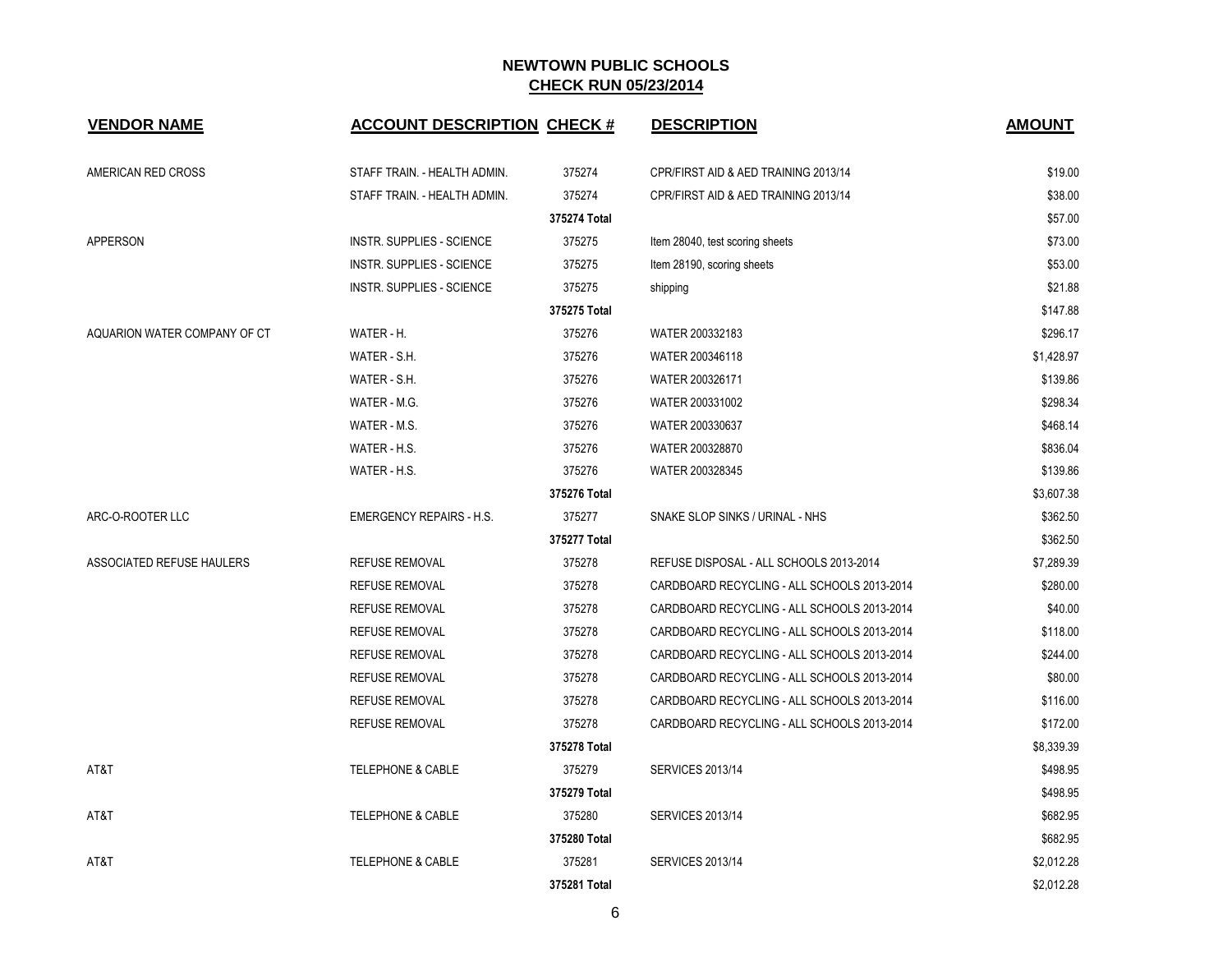| <b>VENDOR NAME</b>               | <b>ACCOUNT DESCRIPTION CHECK #</b> |              | <b>DESCRIPTION</b>                              | <b>AMOUNT</b> |
|----------------------------------|------------------------------------|--------------|-------------------------------------------------|---------------|
| AT&T                             | <b>TELEPHONE &amp; CABLE</b>       | 375282       | <b>SERVICES 2013/14</b>                         | \$66.70       |
|                                  |                                    | 375282 Total |                                                 | \$66.70       |
| AT&T                             | <b>TELEPHONE &amp; CABLE</b>       | 375283       | <b>SERVICES 2013/14</b>                         | \$66.66       |
|                                  |                                    | 375283 Total |                                                 | \$66.66       |
| AT&T                             | <b>TELEPHONE &amp; CABLE</b>       | 375284       | <b>SERVICES 2013/14</b>                         | \$83.08       |
|                                  |                                    | 375284 Total |                                                 | \$83.08       |
| AUTO HOME COMMERCIAL             | <b>EMERGENCY REPAIRS - M.S.</b>    | 375285       | REPLACE CLASSROOM CLOCKS - NMS                  | \$119.90      |
|                                  | <b>EMERGENCY REPAIRS - H.S.</b>    | 375285       | REPLACE CLOCK IN B-233 - NHS                    | \$290.06      |
|                                  |                                    | 375285 Total |                                                 | \$409.96      |
| <b>B&amp;H PHOTO-VIDEO</b>       | <b>SUPPLIES - LIBRARY</b>          | 375286       | DRY-LAM 27STA 27 Roller Laminator/reg. DR27STA. | \$1,558.15    |
|                                  | <b>SUPPLIES - LIBRARY</b>          | 375286       | Shipping and handling                           | \$111.16      |
| <b>B&amp;H PHOTO-VIDEO</b>       | INSTR. SUPPLIES - CLASSROOM        | 375286       | BATTERY #SEBA2015G2                             | \$83.95       |
|                                  |                                    | 375286 Total |                                                 | \$1,753.26    |
| ANNETTE BARBOUR                  | TRANS. - LOCAL SPECIAL ED          | 375287       | SERV 05/05/14 - 05/09/14                        | \$400.00      |
|                                  | TRANS. - LOCAL SPECIAL ED          | 375287       | SERV 05/12/14 - 05/16/14                        | \$400.00      |
|                                  |                                    | 375287 Total |                                                 | \$800.00      |
| BARRONS EDUCATIONAL SERIES INC.  | INSTR. SUPPLIES - WORLD LANG.      | 375288       | BARRON S AP CHINESE LANG & CULTURE              | \$48.18       |
|                                  | TEXTBOOKS - WORLD LANG.            | 375288       | BARRON S AP FRENCH LAN & CULTURE                | \$64.78       |
|                                  | TEXTBOOKS - WORLD LANG.            | 375288       | BARRON S AP SPANISH LANG & CULTURE              | \$111.77      |
|                                  | TEXTBOOKS - WORLD LANG.            | 375288       | <b>SHIPPING</b>                                 | \$12.60       |
|                                  |                                    | 375288 Total |                                                 | \$237.33      |
| <b>BEACON GRAPHICS LLC</b>       | REPAIRS - TECH ED.                 | 375289       | BLADE HOLDER-SQUEEGEE-WEEDER-SEE SHOPPING CART  | \$177.77      |
|                                  | REPAIRS - TECH ED.                 | 375289       | <b>SHIPPING</b>                                 | \$13.18       |
|                                  |                                    | 375289 Total |                                                 | \$190.95      |
| BERCHEM, MOSES & DEVLIN, P.C.    | PROF. SERV. - SP. ED. LEGAL        | 375290       | SERV APRIL 2014                                 | \$9,607.92    |
|                                  | PROF. SERV. - SUPER.               | 375290       | GEN ED SERV APRIL 2014                          | \$6,435.16    |
|                                  |                                    | 375290 Total |                                                 | \$16,043.08   |
| <b>BLANCHETTE SPORTING GOODS</b> | <b>INSTR. SUPPLIES - SPORTS</b>    | 375291       | <b>LACROSSE SUPPLIES</b>                        | \$16.50       |
|                                  | <b>INSTR. SUPPLIES - SPORTS</b>    | 375291       | LACROSSE SUPPLIES                               | \$55.00       |
|                                  | <b>INSTR. SUPPLIES - SPORTS</b>    | 375291       | <b>LACROSSE SUPPLIES</b>                        | \$19.50       |
|                                  |                                    | 375291 Total |                                                 | \$91.00       |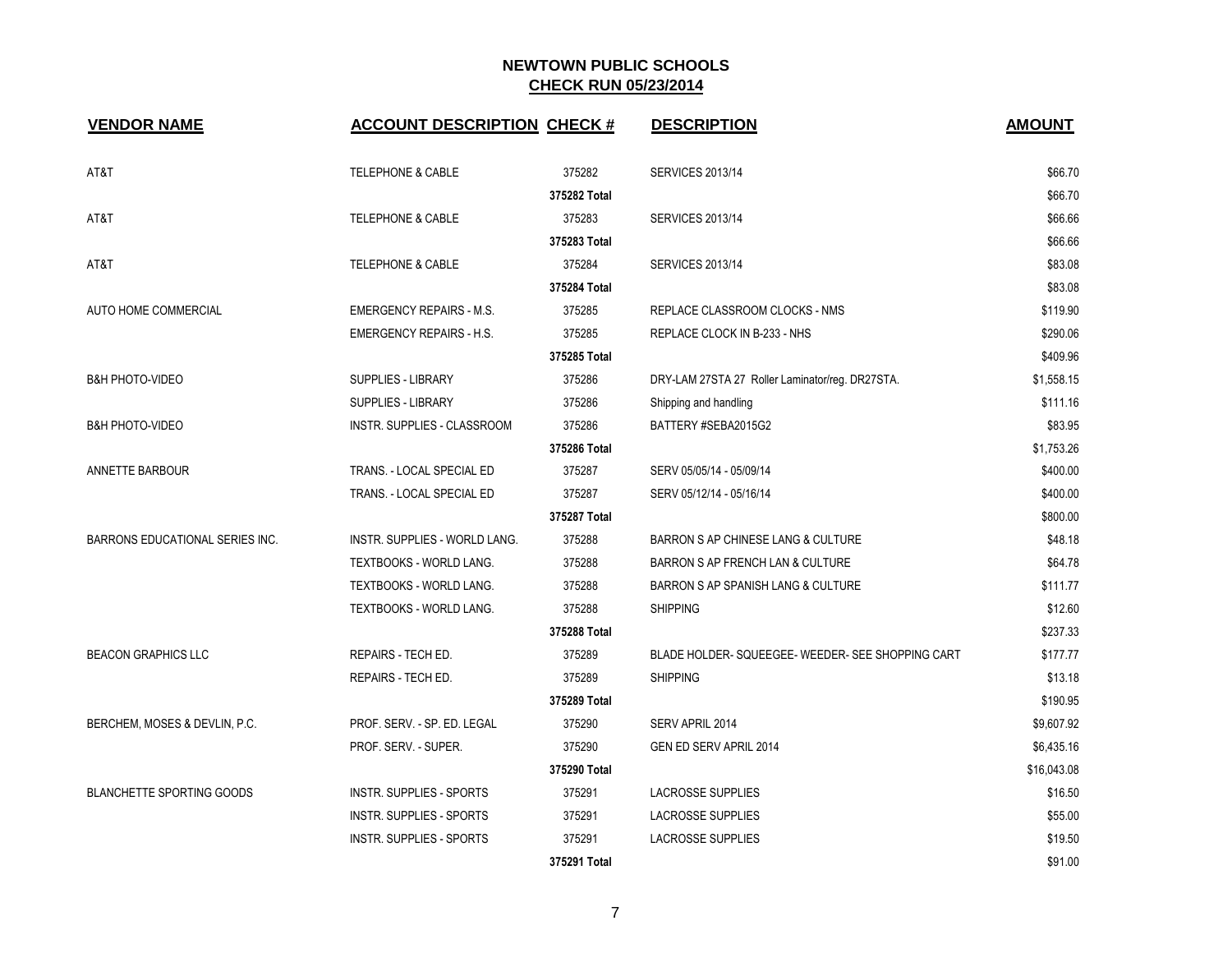| <b>VENDOR NAME</b>                  | <b>ACCOUNT DESCRIPTION CHECK #</b> |              | <b>DESCRIPTION</b>                                               | <b>AMOUNT</b> |
|-------------------------------------|------------------------------------|--------------|------------------------------------------------------------------|---------------|
|                                     |                                    |              |                                                                  |               |
| <b>BLICK ART MATERIALS</b>          | <b>INSTR. SUPPLIES - ART</b>       | 375292       | Art Supplies K-4 Vicki Sheskin (Please see Attached)             | \$204.82      |
|                                     | <b>INSTR. SUPPLIES - ART</b>       | 375292       | PAINT-PENCILS-SPRAY PAINT-MARKERS-BRUSHES-                       | \$1,393.51    |
|                                     | <b>INSTR. SUPPLIES - ART</b>       | 375292       | PAINT -PENCILS-SPRAY PAINT- MARKERS- BRUSHES-                    | \$51.60       |
|                                     |                                    | 375292 Total |                                                                  | \$1,649.93    |
| THE BOOKSOURCE                      | TEXTBOOKS - CURR. DEVELOP.         | 375293       | Misc. Titles: Readers Workshop Quote 24354                       | \$2,732.32    |
|                                     |                                    | 375293 Total |                                                                  | \$2,732.32    |
| GINA BRADBURY P.T.                  | STAFF TRAVEL - PUPIL SERV.         | 375294       | TRAVEL APR 2014                                                  | \$76.24       |
|                                     |                                    | 375294 Total |                                                                  | \$76.24       |
| KATHLEEN M. BREMER                  | <b>INSTR. SUPPLIES - MATH</b>      | 375295       | <b>MATH TEAM</b>                                                 | \$281.48      |
|                                     |                                    | 375295 Total |                                                                  | \$281.48      |
| CONNIE A K. BRESCIA RN              | OFF. SUPPLIES - ELEM.              | 375296       | VOID CHK 373558 LOST                                             | \$20.00       |
|                                     |                                    | 375296 Total |                                                                  | \$20.00       |
| BROOK FARM METALWORKS INC.          | <b>EMERGENCY REPAIRS - RIS.</b>    | 375297       | <b>REPAIR FOLDING CHAIR CARTS - RIS</b>                          | \$591.00      |
|                                     |                                    | 375297 Total |                                                                  | \$591.00      |
| BROOKS ENVIRONMENTAL CONSULTING LLC | PROF. SERV. - B. & G.              | 375298       | ASBESTOS DESIGNATED PERSON 2013-2014                             | \$850.00      |
|                                     | PROF. SERV. - B. & G.              | 375298       | MOLD ANALYSIS OF ACOUSTIC PANELS IN GYM - MG                     | \$60.00       |
|                                     |                                    | 375298 Total |                                                                  | \$910.00      |
| <b>CAPSS</b>                        | STAFF TRAIN. - STAFF DEVELOP.      | 375299       | Registration For L. The Flipped Classroom                        | \$400.00      |
|                                     |                                    | 375299 Total |                                                                  | \$400.00      |
| CAROLINA BIOLOGICAL SUPPLY COMPANY  | INSTR. SUPPLIES - CLASSROOM        | 375300       | Science supplies: SEE ATTACHED- beetles, quad planter, water mat | \$33.72       |
|                                     | INSTR. SUPPLIES - CLASSROOM        | 375300       | Shipping, live material handling fee                             | \$18.31       |
|                                     |                                    | 375300 Total |                                                                  | \$52.03       |
| CARSON DELLOSA PUBLISHING CO LLC    | TEXTBOOKS - CLASSROOM              | 375301       | GRADE 2, FAIRY TALE UNIT - Reading Workshop                      | \$19.95       |
|                                     | TEXTBOOKS - CLASSROOM              | 375301       | Sleeping Beauty, Order #769658660                                | \$19.95       |
|                                     | TEXTBOOKS - CLASSROOM              | 375301       | The Princess and the Pea, Order #769658695                       | \$19.95       |
|                                     | <b>TEXTBOOKS - CLASSROOM</b>       | 375301       | Little Red Riding Hood, Order #1577681983                        | \$19.95       |
|                                     | TEXTBOOKS - CLASSROOM              | 375301       | SHIPPING AND HANDLING CHARGES                                    | \$8.95        |
|                                     |                                    | 375301 Total |                                                                  | \$88.75       |
| CASCADE SCHOOL SUPPLIES INC.        | <b>INSTR. SUPPLIES - CLASSROOM</b> | 375302       | Laminating film 25 x 500 ft.-no shipping                         | \$227.50      |
|                                     |                                    | 375302 Total |                                                                  | \$227.50      |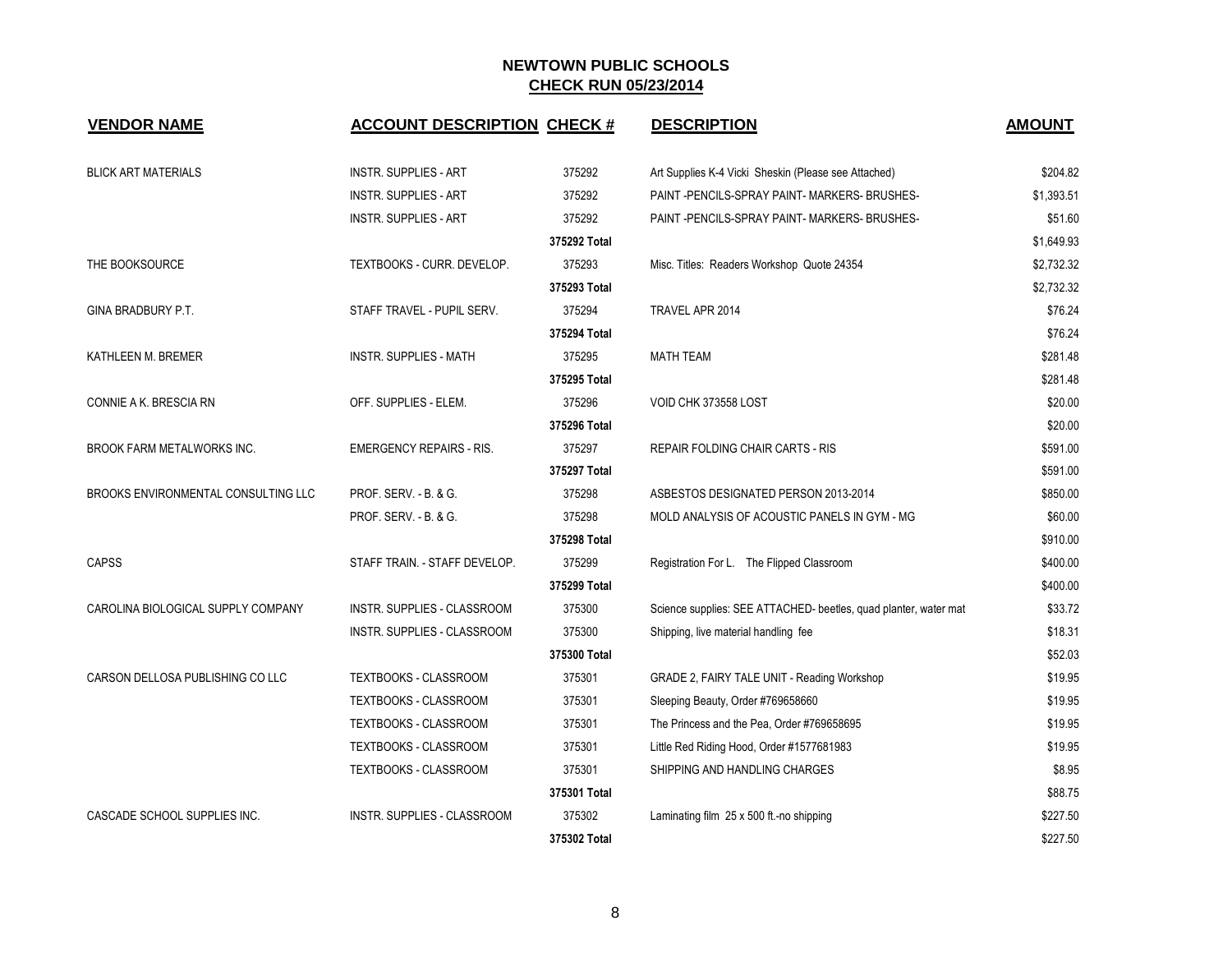| <b>VENDOR NAME</b>                | <b>ACCOUNT DESCRIPTION CHECK #</b> |              | <b>DESCRIPTION</b>                                                     | <b>AMOUNT</b> |
|-----------------------------------|------------------------------------|--------------|------------------------------------------------------------------------|---------------|
| CBS LLC                           | INSTR. SUPPLIES - CLASSROOM        | 375303       | Epson Lamp ELPELP34 Smart Bulb replacement. Room 21. Jones             | \$149.00      |
|                                   | INSTR. SUPPLIES - CLASSROOM        | 375303       | Shipping & Handling                                                    | \$5.00        |
|                                   |                                    | 375303 Total |                                                                        | \$154.00      |
| CED                               | <b>B&amp;G SUPPLIES - MAINT.</b>   | 375304       | FLUORESCENT LAMPS - ALL SCHOOLS (SUPPLIES)                             | \$1,546.00    |
|                                   | <b>B&amp;G SUPPLIES - MAINT.</b>   | 375304       | FLUORESCENT LAMPS - ALL SCHOOLS (SUPPLIES)                             | \$149.70      |
|                                   | <b>B&amp;G SUPPLIES - MAINT.</b>   | 375304       | FLUORESCENT LAMPS - ALL SCHOOLS (SUPPLIES)                             | \$1,392.00    |
|                                   |                                    | 375304 Total |                                                                        | \$3,087.70    |
| <b>CIRMA</b>                      | PROPERTY INSURANCE                 | 375305       | LAP ENDORSEMENT JULY-DEC 2013                                          | \$306.00      |
|                                   |                                    | 375305 Total |                                                                        | \$306.00      |
|                                   | LIABILITY/UMBRELLA INS.            | 375306       | 2011-12 LAP REIMBURSABLE DEDUCTIBLE                                    | \$170.50      |
|                                   |                                    | 375306 Total |                                                                        | \$170.50      |
| CLASSROOM DIRECT/SCHOOL SPECIALTY | INSTR. SUPPLIES - GUIDANCE         | 375307       | House of Doolittle two color Academic Desk Pad 2014-15 - 9-1468634-422 | \$869.60      |
|                                   | INSTR. SUPPLIES - GUIDANCE         | 375307       | Hammond Stephens 9 1/2 x 12 1/4 6 subject plan book 9-323098-422       | \$65.10       |
|                                   | <b>INSTR. SUPPLIES - GUIDANCE</b>  | 375307       | Expo Dry Erase Cleaner - 8 oz. pump - 9-059634-422                     | \$165.48      |
|                                   | <b>INSTR. SUPPLIES - GUIDANCE</b>  | 375307       | Expo Eraser 9-076878-422                                               | \$46.75       |
|                                   | INSTR. SUPPLIES - GUIDANCE         | 375307       | Expo Precision Point Eraser Refill Pad - 9-075480-422                  | \$81.72       |
|                                   | INSTR. SUPPLIES - GUIDANCE         | 375307       | Swingline Business Full Strip Stapler - Black - 9-039290-422           | \$224.55      |
|                                   | <b>INSTR. SUPPLIES - MATH</b>      | 375307       | MATH PROBLEM SOLVING SKILLS - 9-1367826-422                            | \$16.17       |
|                                   | <b>INSTR. SUPPLIES - MATH</b>      | 375307       | ANGLEGS - 9-087724-422                                                 | \$44.61       |
|                                   |                                    | 375307 Total |                                                                        | \$1,513.98    |
| <b>CMEA</b>                       | STAFF TRAIN. - MUSIC               | 375308       | <b>CMEA Registration</b>                                               | \$75.00       |
|                                   | STAFF TRAIN. - MUSIC               | 375308       | <b>CMEA Registration</b>                                               | \$75.00       |
|                                   | <b>STAFF TRAIN. - MUSIC</b>        | 375308       | <b>CMEA Registration</b>                                               | \$75.00       |
|                                   | STAFF TRAIN. - MUSIC               | 375308       | <b>CMEA Registration</b>                                               | \$75.00       |
|                                   |                                    | 375308 Total |                                                                        | \$300.00      |
| MICHAEL S. COHEN                  | PROF. SERV. - PSYCH/MED. EVAL.     | 375309       | PROF. SERV. - PSYCH/MED. EVAL.                                         | \$4,000.00    |
|                                   |                                    | 375309 Total |                                                                        | \$4,000.00    |
| CONN JUNIOR REPUBLIC INC.         | TUITION - OUT-OF-DISTRICT          | 375310       | TUITION - OUT-OF-DISTRICT                                              | \$14,711.68   |
|                                   | TUITION - OUT-OF-DISTRICT          | 375310       | TUITION - OUT-OF-DISTRICT                                              | \$4,827.27    |
|                                   |                                    | 375310 Total |                                                                        | \$19,538.95   |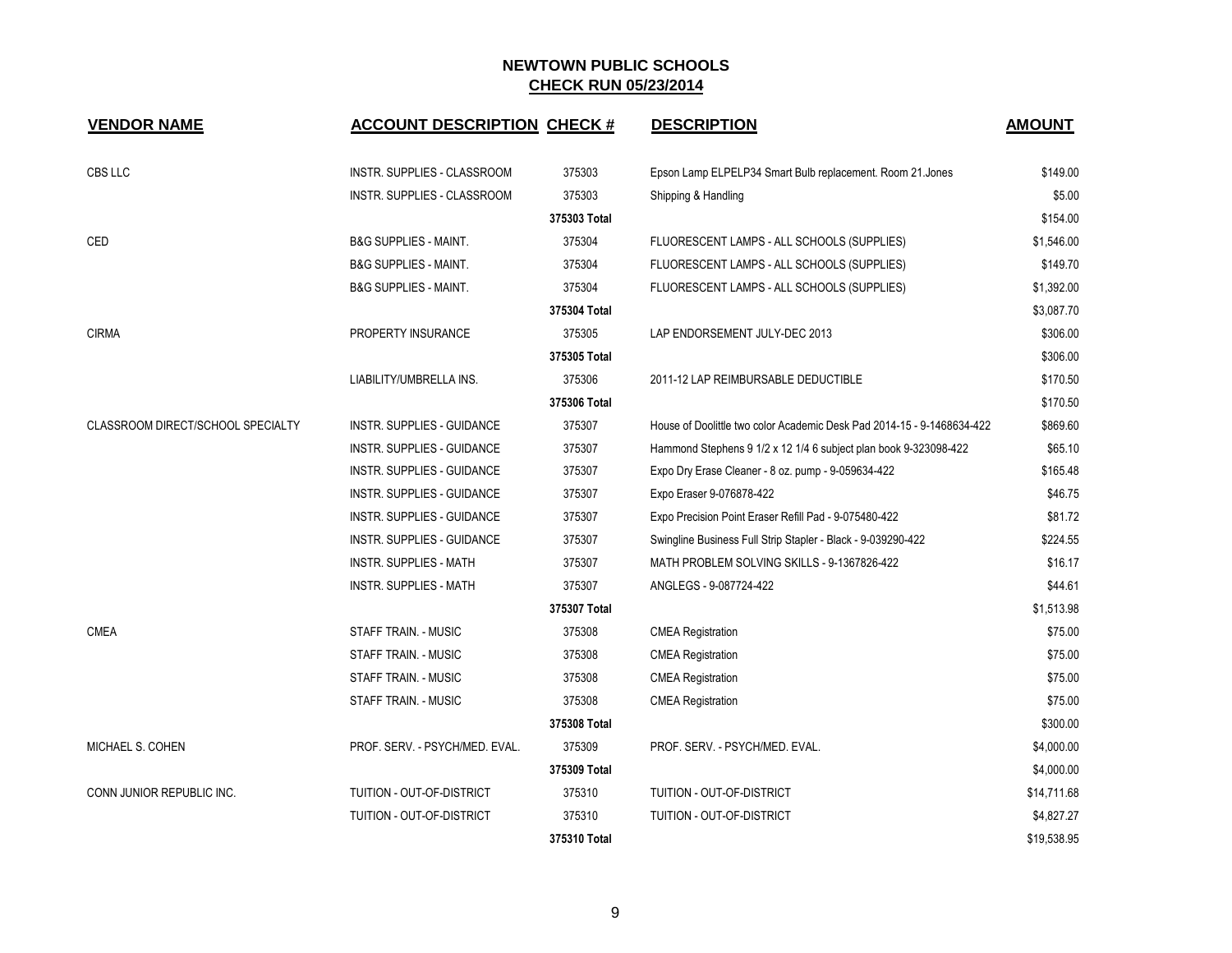| <b>VENDOR NAME</b>                    | <b>ACCOUNT DESCRIPTION CHECK #</b> |              | <b>DESCRIPTION</b>                                       | <b>AMOUNT</b> |
|---------------------------------------|------------------------------------|--------------|----------------------------------------------------------|---------------|
| CONN VALLEY BIOLOGICAL SUPPLY CO.     | INSTR. SUPPLIES - CLASSROOM        | 375311       | Bullfrog Tadpoles, L580012, Large                        | \$32.00       |
|                                       | INSTR. SUPPLIES - CLASSROOM        | 375311       | Living material fee & shipping                           | \$11.47       |
|                                       |                                    | 375311 Total |                                                          | \$43.47       |
| <b>CONNECTICUT LIGHT &amp; POWER</b>  | ELECTRICITY - RIS.                 | 375312       | MARCH, APRIL, MAY & JUNE - RIS ENERGY PROGRAM            | \$378.92      |
|                                       |                                    | 375312 Total |                                                          | \$378.92      |
| <b>LAUREN CONNOR</b>                  | STAFF TRAVEL - PUPIL SERV.         | 375313       | TRAVEL JAN - APRIL 2014                                  | \$190.82      |
|                                       | INSTR. SUPPLIES - SP. ED. H.S.     | 375313       | OFFICE SUPPLIES                                          | \$26.93       |
|                                       |                                    | 375313 Total |                                                          | \$217.75      |
| COOPERATIVE EDUCATIONAL SERVICES      | REPAIRS - SP/HEAR.                 | 375314       | SERV APRIL 2014                                          | \$465.00      |
|                                       |                                    | 375314 Total |                                                          | \$465.00      |
| CRYSTAL PRODUCTIONS ART VIDEO WORLD   | <b>INSTR. SUPPLIES - ART</b>       | 375315       | RIVERS AND TIDES DVD                                     | \$19.95       |
|                                       | <b>INSTR. SUPPLIES - ART</b>       | 375315       | HORSE SCULPTURE DVD                                      | \$29.95       |
|                                       | <b>INSTR. SUPPLIES - ART</b>       | 375315       | RED GROOMS DVD                                           | \$39.95       |
|                                       | <b>INSTR. SUPPLIES - ART</b>       | 375315       | <b>GRAFFITI VERITE DVD</b>                               | \$29.95       |
|                                       | <b>INSTR. SUPPLIES - ART</b>       | 375315       | <b>SHIPPING</b>                                          | \$11.98       |
|                                       |                                    | 375315 Total |                                                          | \$131.78      |
| <b>CRYSTAL ROCK</b>                   | <b>INSTR. SUPPLIES - CLASSROOM</b> | 375316       | Delivery of 15 5-gallon Water Bottles, per month,        | \$63.00       |
|                                       | INSTR. SUPPLIES - CLASSROOM        | 375316       | Nine months rental of water cooler/heater,               | \$3.00        |
|                                       |                                    | 375316 Total |                                                          | \$66.00       |
| CUTTING EDGE HOME SERVICES LLC        | <b>B&amp;G CONTRACTED SERV.</b>    | 375317       | LANDSCAPING SERVICES - MG                                | \$1,900.00    |
|                                       |                                    | 375317 Total |                                                          | \$1,900.00    |
| SUZANNE D'ERAMO                       | <b>CONTRACTED SERV. - SUPER.</b>   | 375318       | HAW & NHS PRINCIPAL SEARCHES                             | \$315.38      |
|                                       |                                    | 375318 Total |                                                          | \$315.38      |
| ANNE DALTON                           | MEMBERSHIPS - H.S.                 | 375319       | <b>VD CHK 374008 LOST</b>                                | \$136.00      |
|                                       |                                    | 375319 Total |                                                          | \$136.00      |
| M.J. DALY, LLC                        | <b>B&amp;G CONTRACTED SERV.</b>    | 375320       | QUARTERLY SPRINKLER INSPECTIONS - HAWL/RIS/NHS 2013-2014 | \$660.00      |
|                                       | <b>B&amp;G CONTRACTED SERV.</b>    | 375320       | QUARTERLY SPRINKLER INSPECTIONS - HAWL/RIS/NHS 2013-2014 | \$849.00      |
|                                       | <b>B&amp;G CONTRACTED SERV.</b>    | 375320       | QUARTERLY SPRINKLER INSPECTIONS - HAWL/RIS/NHS 2013-2014 | \$460.00      |
|                                       |                                    | 375320 Total |                                                          | \$1,969.00    |
| DANBURY AUTO SPRING & WELDING CO INC. | <b>REPAIRS - MAINT.</b>            | 375321       | WHEEL ALIGNMENT - MAINT VEHICLE NT61                     | \$126.00      |
|                                       |                                    | 375321 Total |                                                          | \$126.00      |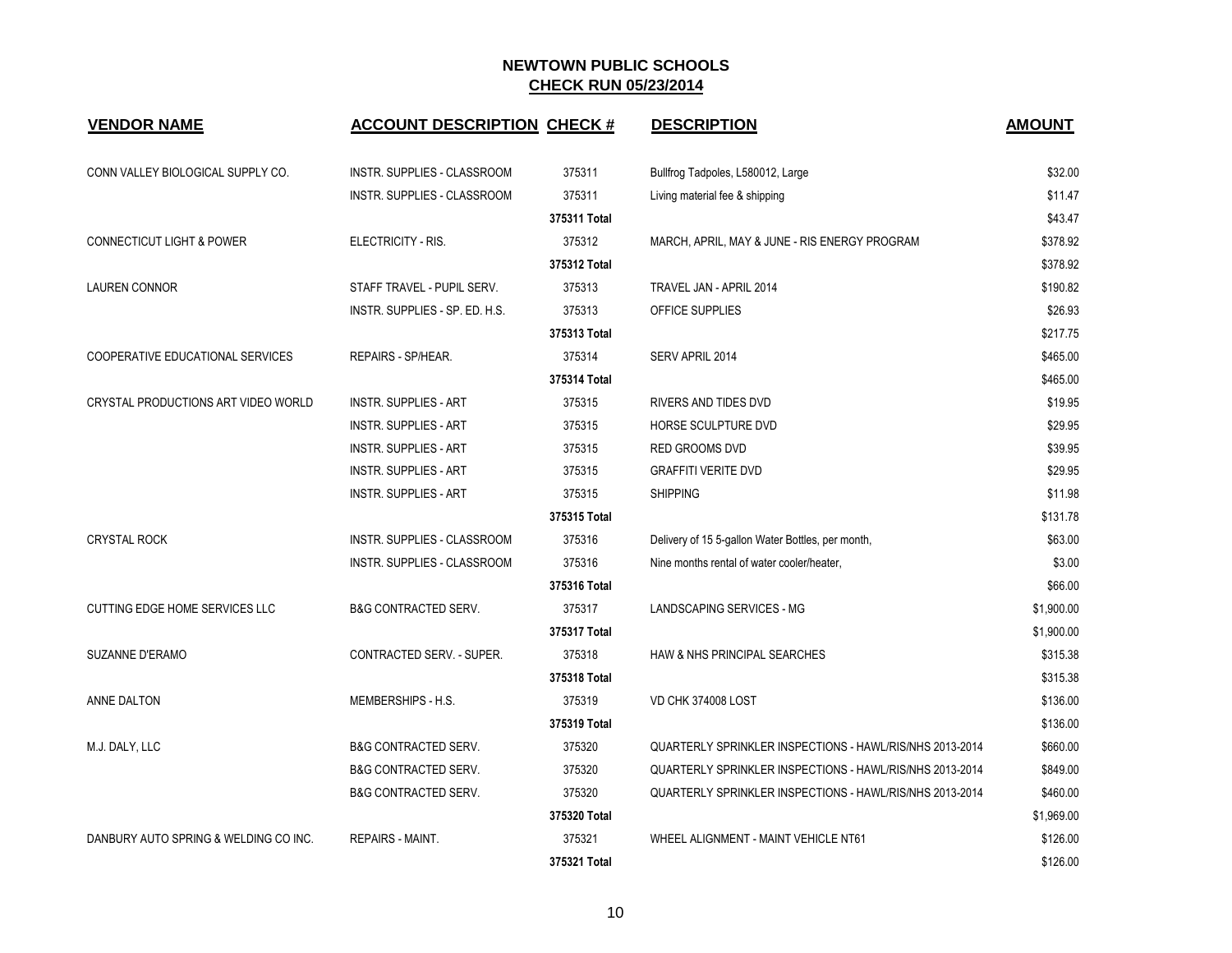| <b>VENDOR NAME</b>             | <b>ACCOUNT DESCRIPTION CHECK #</b>  |              | <b>DESCRIPTION</b>                                         | <b>AMOUNT</b> |
|--------------------------------|-------------------------------------|--------------|------------------------------------------------------------|---------------|
| LYNETTE DARIA                  | STAFF TRAVEL - PUPIL SERV.          | 375322       | TRAVEL TEST STUDENT                                        | \$31.15       |
|                                |                                     | 375322 Total |                                                            | \$31.15       |
| DEMCO INC.                     | <b>SUPPLIES - LIBRARY</b>           | 375323       | Cart for GBC laminator item # WF14902980, Quote # G4112018 | \$819.00      |
|                                | <b>SUPPLIES - LIBRARY</b>           | 375323       | Shipping.                                                  | \$161.10      |
|                                |                                     | 375323 Total |                                                            | \$980.10      |
| <b>DIRECT ENERGY BUSINESS</b>  | ELECTRICITY - M.S.                  | 375324       | ELEC 1130812                                               | \$14.08       |
|                                | ELECTRICITY - M.S.                  | 375324       | ELEC 1130813                                               | \$89.06       |
|                                | ELECTRICITY - M.S.                  | 375324       | ELEC 1130814                                               | \$8.03        |
|                                | ELECTRICITY - M.S.                  | 375324       | ELEC 1130815                                               | \$11.25       |
| <b>DIRECT ENERGY BUSINESS</b>  | ELECTRICITY - H.S.                  | 375324       | ELEC 1130811                                               | \$26.234.36   |
|                                | ELECTRICITY - H.S.                  | 375324       | ELEC 1130810                                               | \$1.09        |
|                                |                                     | 375324 Total |                                                            | \$26,357.87   |
| DUMOUCHEL PAPER CO.            | <b>B&amp;G SUPPLIES - CUSTODIAL</b> | 375325       | LYSOL FOAM CLEANER - CUST SUPPLIES                         | \$499.21      |
|                                |                                     | 375325 Total |                                                            | \$499.21      |
| EARTH'S BIRTHDAY PROJECT INC.  | <b>INSTR. SUPPLIES - CLASSROOM</b>  | 375326       | CUP OF PAINTED LADY BUTTERFLY #PLB                         | \$58.00       |
|                                | INSTR. SUPPLIES - CLASSROOM         | 375326       | <b>SHIPPING</b>                                            | \$15.50       |
|                                |                                     | 375326 Total |                                                            | \$73.50       |
| EAST RIVER ENERGY INC.         | FUEL OIL - GEN.                     | 375327       | FUEL OIL 5037H                                             | \$325.89      |
|                                | FUEL OIL - M.G.                     | 375327       | FUEL OIL 5037H                                             | \$4,242.79    |
|                                |                                     | 375327 Total |                                                            | \$4,568.68    |
| <b>EASTERN WATER SOLUTIONS</b> | <b>B&amp;G CONTRACTED SERV.</b>     | 375328       | WELL TANK WASHOUT & INSPECTION - HOM                       | \$12,986.87   |
|                                |                                     | 375328 Total |                                                            | \$12,986.87   |
| EDUCATION CONNECTION           | CONTRACTED SERV. - SUPER.           | 375329       | LEARNING SERV FEE APRIL 2014                               | \$750.00      |
|                                |                                     | 375329 Total |                                                            | \$750.00      |
| EDUCATIONAL INNOVATIONS INC.   | <b>INSTR. SUPPLIES - SCIENCE</b>    | 375330       | Instructional Supplies - see attached                      | \$169.75      |
|                                | INSTR. SUPPLIES - SCIENCE           | 375330       | Estimated shipping                                         | \$16.98       |
|                                |                                     | 375330 Total |                                                            | \$186.73      |
| <b>EQUIP CORPORATION</b>       | <b>EQUIP RENTAL - B&amp;G</b>       | 375331       | STORAGE CONTAINER RENTAL - E-726 (2013-2014)               | \$75.00       |
|                                | <b>EQUIP RENTAL - SPORTS</b>        | 375331       | <b>RENTAL OF CONTAINERS</b>                                | \$75.00       |
|                                | <b>EQUIP RENTAL - SPORTS</b>        | 375331       | <b>RENTAL OF CONTAINERS</b>                                | \$95.00       |
|                                | <b>EQUIP RENTAL - SPORTS</b>        | 375331       | <b>RENTAL OF CONTAINERS</b>                                | \$75.00       |
|                                |                                     | 375331 Total |                                                            | \$320.00      |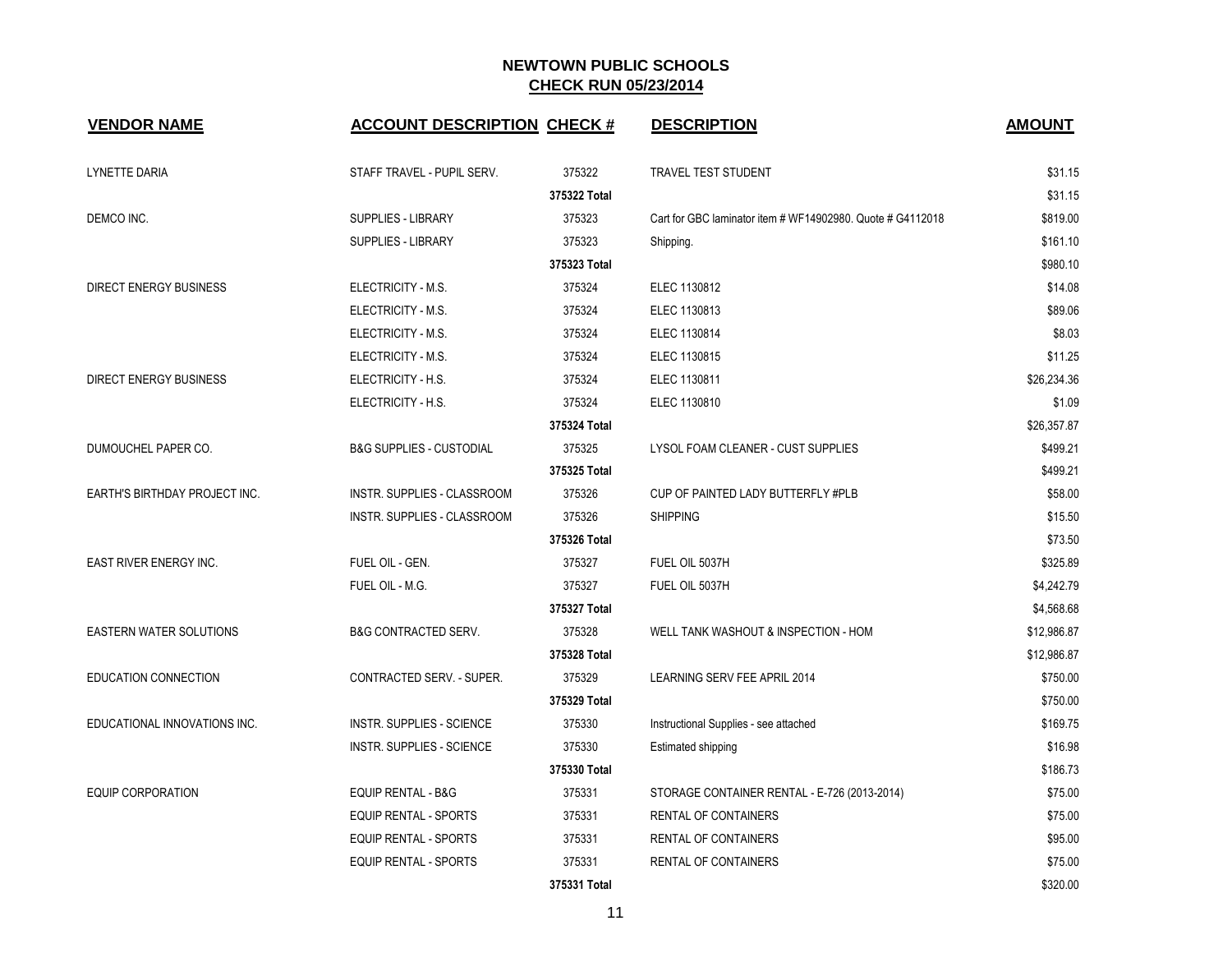| <b>VENDOR NAME</b>                       | <b>ACCOUNT DESCRIPTION CHECK #</b> |              | <b>DESCRIPTION</b>                                         | <b>AMOUNT</b> |
|------------------------------------------|------------------------------------|--------------|------------------------------------------------------------|---------------|
| ERIC ARMIN INC.                          | <b>REPAIRS - MATH</b>              | 375332       | TI73 Explorer calculator (replacements) for middle grades. | \$779.40      |
|                                          | <b>REPAIRS - MATH</b>              | 375332       | Shipping and handling                                      | \$70.00       |
|                                          |                                    | 375332 Total |                                                            | \$849.40      |
| <b>EXCEL TUTORING LLC</b>                | TUTORS - HOMEBOUND                 | 375333       | IN-CENTER TUTORING MAY 2014                                | \$735.00      |
|                                          | TUTORS - HOMEBOUND                 | 375333       | HOMEBOUND TUTORING FOR STUDENTS                            | \$6,960.00    |
|                                          | TUTORS - HOMEBOUND                 | 375333       | HOMEBOUND TUTORING FOR STUDENTS                            | \$6,500.00    |
|                                          |                                    | 375333 Total |                                                            | \$14,195.00   |
| F & M ELECTRICAL SUPPLY CO, INC.         | <b>B&amp;G SUPPLIES - MAINT.</b>   | 375334       | ELECTRICIAN CODE BOOK, GLOVES, BULBS - ELECT SUPPLIES      | \$110.45      |
|                                          | <b>B&amp;G SUPPLIES - MAINT.</b>   | 375334       | ELECTRICIAN CODE BOOK, GLOVES, BULBS - ELECT SUPPLIES      | \$50.01       |
|                                          | <b>B&amp;G SUPPLIES - MAINT.</b>   | 375334       | ELECTRICIAN CODE BOOK, GLOVES, BULBS - ELECT SUPPLIES      | \$506.90      |
|                                          |                                    | 375334 Total |                                                            | \$667.36      |
| <b>FAIR AUTO SUPPLY</b>                  | REPAIRS - MAINT.                   | 375335       | BRAKE PADS FOR MAINT VEHICLE - NT61                        | \$99.39       |
|                                          | REPAIRS - MAINT.                   | 375335       | MAINT VEHICLE REPAIRS - NT117                              | (\$55.00)     |
|                                          | <b>REPAIRS - MAINT.</b>            | 375335       | MAINT VEHICLE REPAIRS - NT117                              | \$12.69       |
|                                          | REPAIRS - MAINT.                   | 375335       | MAINT VEHICLE REPAIRS - NT117                              | \$170.97      |
|                                          | REPAIRS - MAINT.                   | 375335       | MAINT VEHICLE REPAIRS - NT117                              | \$16.14       |
|                                          | REPAIRS - MAINT.                   | 375335       | MAINT VEHICLE REPAIRS - NT117                              | \$61.79       |
|                                          | REPAIRS - MAINT.                   | 375335       | MAINT VEHICLE REPAIRS - NT117                              | \$87.99       |
|                                          | REPAIRS - MAINT.                   | 375335       | MAINT VEHICLE REPAIRS - NT117                              | \$85.94       |
|                                          | REPAIRS - MAINT.                   | 375335       | MAINT VEHICLE REPAIRS - NT117                              | \$114.32      |
|                                          |                                    | 375335 Total |                                                            | \$594.23      |
| ANDREW A. FEINSTEIN, ATTORNEY AT LAW, LL | TUITION - OUT-OF-DISTRICT          | 375336       | TUITION - OUT-OF-DISTRICT                                  | \$30,000.00   |
|                                          |                                    | 375336 Total |                                                            | \$30,000.00   |
| FOLLETT SCHOOL SOLUTIONS INC.            | STAFF TRAIN. - LIBRARY             | 375337       | Nutmeg Book Order per attached order                       | \$211.00      |
|                                          | <b>REPAIRS - LIBRARY</b>           | 375337       | Nutmeg Book Order per attached order                       | \$12.82       |
|                                          | <b>SUPPLIES - LIBRARY</b>          | 375337       | Nutmeg Book Order per attached order                       | \$347.95      |
|                                          | SUPPLIES - LIBRARY                 | 375337       | Nutmeg Book Order per attached order                       | \$20.76       |
|                                          | <b>MEMBERSHIPS - LIBRARY</b>       | 375337       | Nutmeg Book Order per attached order                       | \$59.22       |
|                                          |                                    | 375337 Total |                                                            | \$651.75      |
| FOLLETT SCHOOL SOLUTIONS INC.            | SUPPLIES - LIBRARY                 | 375338       | Fiction/Non Fiction books. Please see attached.            | \$179.55      |
|                                          | SUPPLIES - LIBRARY                 | 375338       | Cataloging/processing books. NO SHIPPING.                  | \$17.94       |
|                                          | INSTR. SUPPLIES - WORLD LANG.      | 375338       | MCDO 2007 PRACTICAL POR NIVELES FOR AVANCEMOS              | \$244.80      |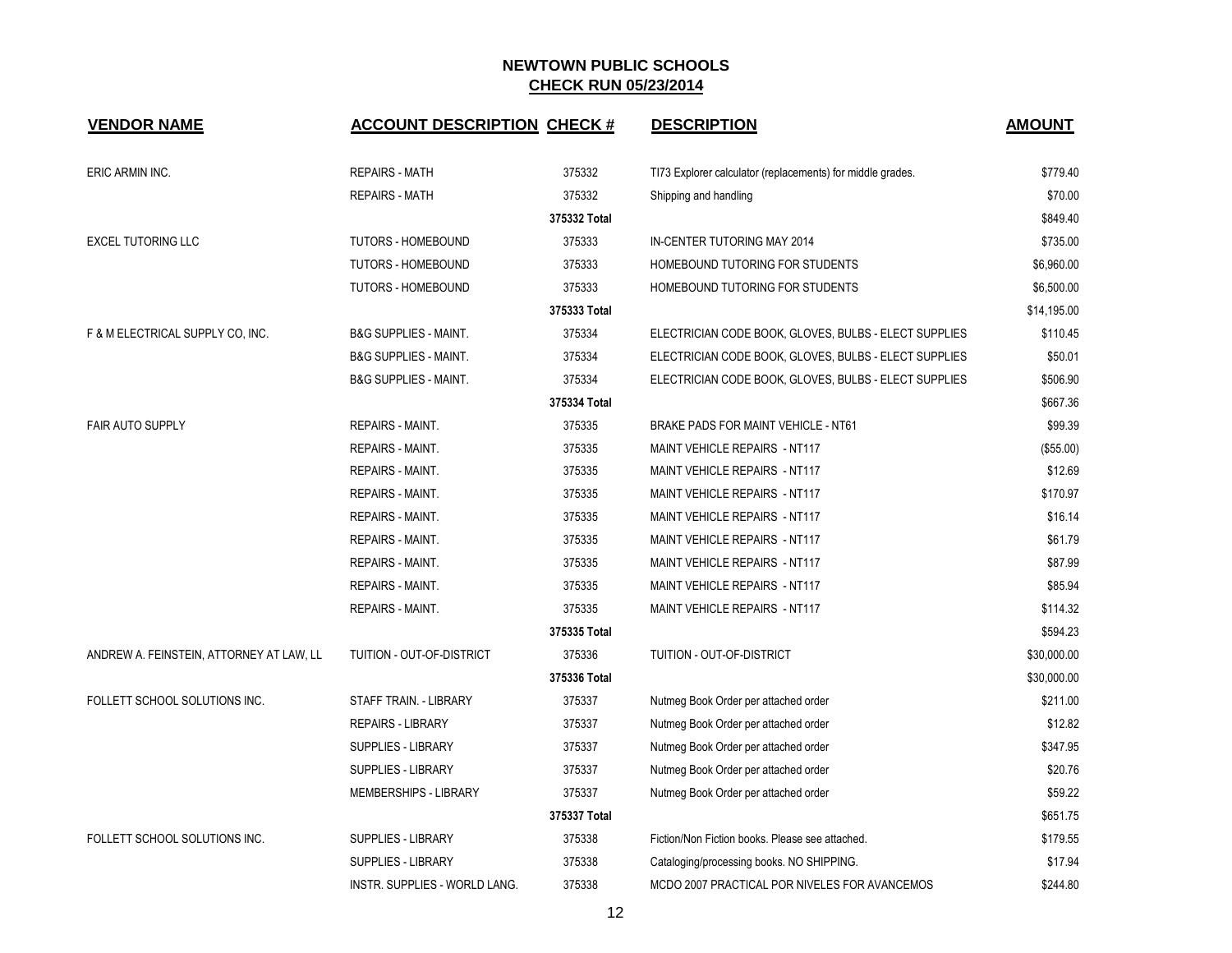| <b>VENDOR NAME</b>               | <b>ACCOUNT DESCRIPTION CHECK #</b>   |              | <b>DESCRIPTION</b>                                         | <b>AMOUNT</b> |
|----------------------------------|--------------------------------------|--------------|------------------------------------------------------------|---------------|
| FOLLETT SCHOOL SOLUTIONS INC.    | INSTR. SUPPLIES - WORLD LANG.        | 375338       | MCDO 2007 CUADERNO PRACTICAL POR NIVELES FOR AVANCEMOS     | \$2,677.50    |
|                                  | INSTR. SUPPLIES - WORLD LANG.        | 375338       | HOLT 2008 CAHIER DE VOCABULARIES ET GRAMMAR FOR BIEN DIT 2 | \$312.50      |
|                                  | INSTR. SUPPLIES - WORLD LANG.        | 375338       | HOLT 2008 CAHIER E VOCABULARIES ET GRAMMAR FOR BIEN DIT 1  | \$250.00      |
|                                  | INSTR. SUPPLIES - WORLD LANG.        | 375338       | HTMC 2010 CUADERNO FOR AVANCEMOS 4(P) ISBN: 0-547-25543-8, | \$780.00      |
|                                  | INSTR. SUPPLIES - WORLD LANG.        | 375338       | MCDO 2007 PRACTICAL POR NIVELES FOR AVANCEMOS              | \$61.20       |
|                                  | <b>INSTR. SUPPLIES - WORLD LANG.</b> | 375338       | MCDO 2007 CUADERNO PRACTICAL POR NIVELES FOR AVANCEMOS     | \$1,606.50    |
|                                  |                                      | 375338 Total |                                                            | \$6,129.99    |
| <b>BARBARA GASPARINE</b>         | OFF. SUPPLIES - ADMIN.               | 375339       | ADM SUPPLIES STAFF APP                                     | \$180.87      |
|                                  |                                      | 375339 Total |                                                            | \$180.87      |
| DR. JOHN GELINAS                 | PROF. SERV. - PSYCH/MED. EVAL.       | 375340       | PROF. SERV. - PSYCH/MED. EVAL.                             | \$3,050.00    |
|                                  | PROF. SERV. - PSYCH/MED. EVAL.       | 375340       | PROF. SERV. - PSYCH/MED. EVAL.                             | \$1,550.00    |
|                                  |                                      | 375340 Total |                                                            | \$4,600.00    |
| GERONNURSING & RESPITE CARE INC. | PROF. SERV. - HEALTH ELEM/RIS        | 375341       | LPN SERVICES - STARR PROGRAM                               | \$2,286.20    |
|                                  | PROF. SERV. - HEALTH ELEM/RIS        | 375341       | LPN SERVICES - STARR PROGRAM                               | \$2,419.70    |
|                                  |                                      | 375341 Total |                                                            | \$4,705.90    |
| GOVCONNECTION, INC.              | REPAIRS - INFO. TECH.                | 375342       | Epson Power light Lamp 470 Mfg. Part # V13H010L71          | \$79.00       |
|                                  | <b>INSTR. SUPPLIES - SCIENCE</b>     | 375342       | 8929025 CE505A TONER CARTRIDGE                             | \$181.98      |
|                                  | <b>SUPPLIES - LIBRARY</b>            | 375342       | USB 3.0 DOCK WITH DUAL VIDEO LENOVO FEATURES AND OPTIONS   | \$350.00      |
|                                  | INSTR. SUPPLIES - COMPUTER ED.       | 375342       | Cyan Toner cartridge, Item 12642650, for Dell 2150CDN      | \$179.14      |
|                                  |                                      | 375342 Total |                                                            | \$790.12      |
| <b>GRAINGER</b>                  | <b>B&amp;G SUPPLIES - MAINT.</b>     | 375343       | FILTER PADS - MAINT SUPPLIES                               | \$45.50       |
|                                  | <b>EMERGENCY REPAIRS - H.S.</b>      | 375343       | FLUSH VALVES, DOOR CLOSURES - NHS REPAIR PARTS             | \$397.90      |
|                                  | <b>EMERGENCY REPAIRS - H.S.</b>      | 375343       | FLUSH VALVES, DOOR CLOSURES - NHS REPAIR PARTS             | \$93.84       |
|                                  | <b>EMERGENCY REPAIRS - H.S.</b>      | 375343       | FLUSH VALVES, DOOR CLOSURES - NHS REPAIR PARTS             | \$815.40      |
|                                  |                                      | 375343 Total |                                                            | \$1,352.64    |
| SID HARVEY INDUSTRIES INC.       | <b>EMERGENCY REPAIRS - M.S.</b>      | 375344       | WATER HEATER REPLACEMENT - NMS                             | \$114.89      |
|                                  |                                      | 375344 Total |                                                            | \$114.89      |
| HAT CITY PAPER & SUPPLY CO.      | <b>B&amp;G SUPPLIES - CUSTODIAL</b>  | 375345       | C-FOLD TOWELS, HAND CLEANER, PAPER PRODUCTS                | \$107.67      |
|                                  | <b>B&amp;G SUPPLIES - CUSTODIAL</b>  | 375345       | C-FOLD TOWELS, HAND CLEANER, PAPER PRODUCTS                | \$3,098.24    |
|                                  |                                      | 375345 Total |                                                            | \$3,205.91    |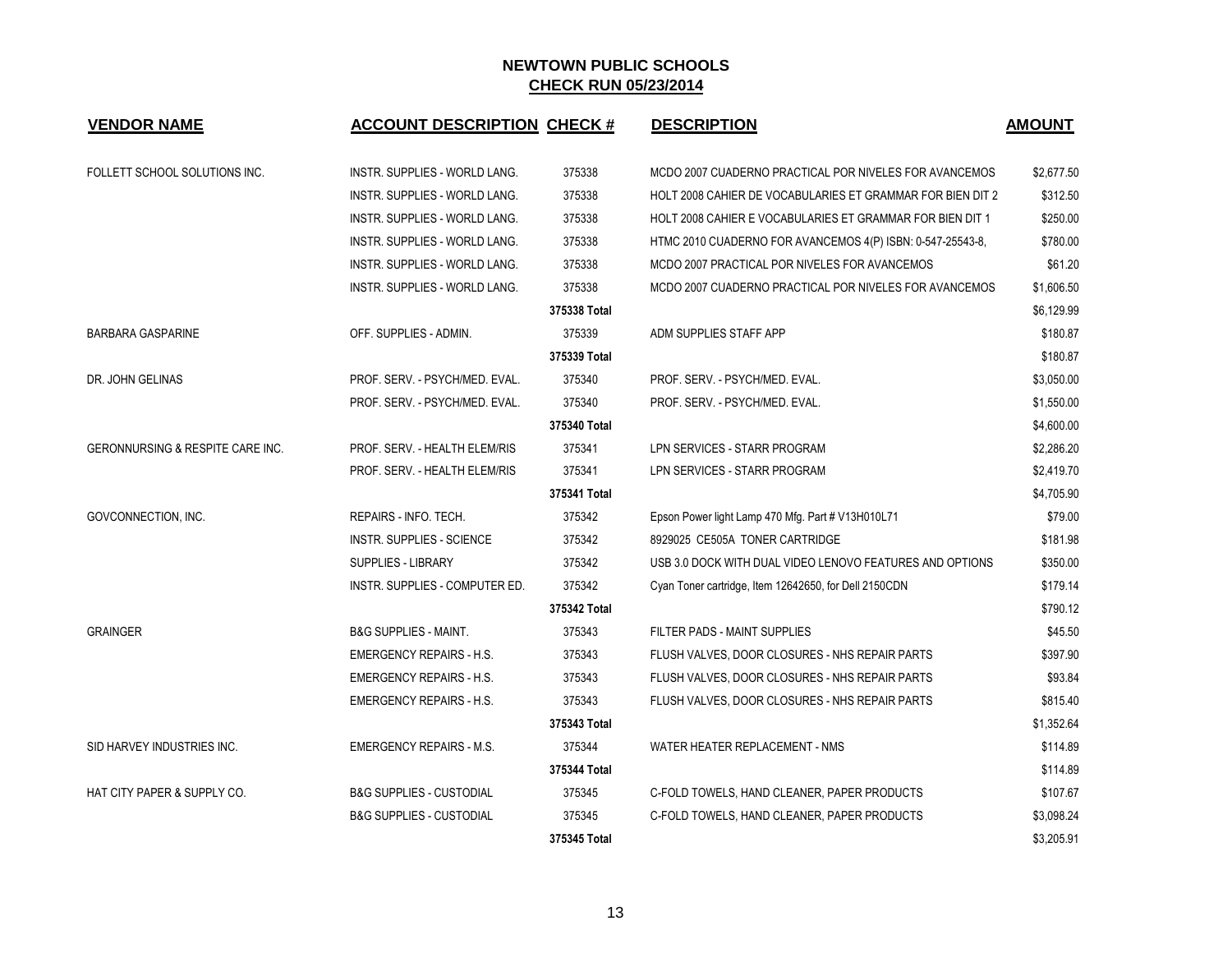| <b>VENDOR NAME</b>                     | <b>ACCOUNT DESCRIPTION CHECK #</b> |              | <b>DESCRIPTION</b>                                             | <b>AMOUNT</b> |
|----------------------------------------|------------------------------------|--------------|----------------------------------------------------------------|---------------|
| <b>HEINEMANN</b>                       | <b>INSTR. SUPPLIES - READING</b>   | 375346       | Falling in Love with Close Reading Book Study Bundle -- E05365 | \$726.75      |
|                                        | <b>INSTR. SUPPLIES - READING</b>   | 375346       | <b>SHIPPING</b>                                                | \$72.68       |
|                                        |                                    | 375346 Total |                                                                | \$799.43      |
| ERIK HOLST - GRUBBE                    | OFF. SUPPLIES - ADMIN.             | 375347       | FOOD DEA CONF                                                  | \$152.65      |
|                                        | STAFF TRAVEL - CLASSROOM           | 375347       | DEA CONF HOTEL                                                 | \$1,126.98    |
|                                        |                                    | 375347 Total |                                                                | \$1,279.63    |
| THE INSTITUTE OF PROFESSIONAL PRACTICE | PROF. SERV. - PSYCH/MED. EVAL.     | 375348       | PROF. SERV. - PSYCH/MED. EVAL.                                 | \$8,950.00    |
|                                        |                                    | 375348 Total |                                                                | \$8,950.00    |
| INTERNATIONAL READING ASSOCIATION      | MEMBERSHIPS - ADMIN.               | 375349       | Regular individual renewal                                     | \$39.00       |
|                                        | MEMBERSHIPS - ADMIN.               | 375349       | The Reading Teacher - Print and online                         | \$30.00       |
|                                        |                                    | 375349 Total |                                                                | \$69.00       |
| <b>KRISTEN JACKSON</b>                 | STAFF TRAVEL - PUPIL SERV.         | 375350       | TRAVEL MARCH - APR 2014                                        | \$168.00      |
|                                        |                                    | 375350 Total |                                                                | \$168.00      |
| JEFFREY JASLOW                         | STAFF TRAVEL - ADMIN.              | 375351       | TRAVEL CAS ATHLETES BANQUET                                    | \$48.16       |
|                                        |                                    | 375351 Total |                                                                | \$48.16       |
| <b>TINA JONES</b>                      | CONTRACTED SERV. - MUSIC           | 375352       | Piano Accompanist School Concert May 5th                       | \$150.00      |
|                                        | CONTRACTED SERV. - MUSIC           | 375352       | Piano Accompanist Parent Concert May 7th                       | \$150.00      |
|                                        |                                    | 375352 Total |                                                                | \$300.00      |
| K - MAN GLASS CORP                     | <b>EMERGENCY REPAIRS - H.S.</b>    | 375353       | REPLACE BROKEN WINDOW - NHS COACHES OFFICE                     | \$185.00      |
|                                        |                                    | 375353 Total |                                                                | \$185.00      |
| <b>RACHEL KALISH</b>                   | CONTRACTED SERV. - SP/HEAR.        | 375354       | SPEECH SERVICES STARR PROGRAM                                  | \$1,200.00    |
|                                        |                                    | 375354 Total |                                                                | \$1,200.00    |
| KAMCO SUPPLY CORP OF NEW ENGLAND       | <b>B&amp;G SUPPLIES - MAINT.</b>   | 375355       | 24X48X5/8 CORTEGA SQ. 96 - SUPPLIES                            | \$264.96      |
|                                        |                                    | 375355 Total |                                                                | \$264.96      |
| <b>KELLY PRINTING SUPPLIES</b>         | OFF. SUPPLIES - ELEM.              | 375356       | printer cartridges- Cayan                                      | \$300.00      |
|                                        | OFF. SUPPLIES - M.S.               | 375356       | printer cartridge yellow                                       | \$300.00      |
|                                        | OFF. SUPPLIES - H.S.               | 375356       | Magenta cartridge- and shipping                                | \$300.00      |
|                                        | OFF. SUPPLIES - H.S.               | 375356       | <b>SHIPPING</b>                                                | \$45.00       |
|                                        |                                    | 375356 Total |                                                                | \$945.00      |
| KIDS DISCOVER                          | TEXTBOOKS - CURR. DEVELOP.         | 375357       | MATTER # S14194--One Bundle of Ten                             | \$39.90       |
|                                        | TEXTBOOKS - CURR. DEVELOP.         | 375357       | WATER # S14083---Two Bundles of Ten                            | \$79.80       |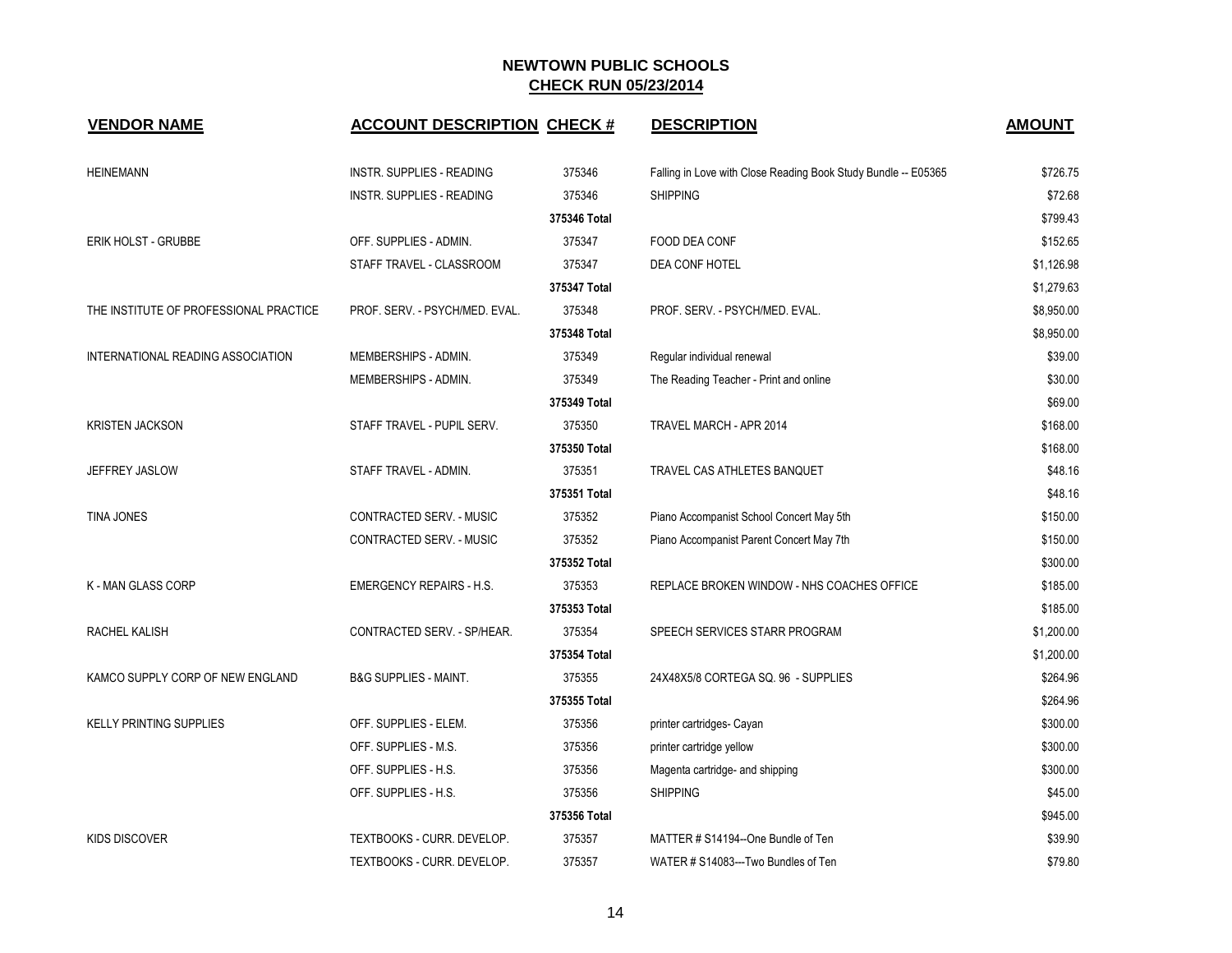| <b>VENDOR NAME</b>                 | <b>ACCOUNT DESCRIPTION CHECK #</b>  |              | <b>DESCRIPTION</b>                                                         | <b>AMOUNT</b> |
|------------------------------------|-------------------------------------|--------------|----------------------------------------------------------------------------|---------------|
| <b>KIDS DISCOVER</b>               | TEXTBOOKS - CURR. DEVELOP.          | 375357       | <b>SHIPPING</b>                                                            | \$5.98        |
|                                    |                                     | 375357 Total |                                                                            | \$125.68      |
| KLINGBERG FAMILY CENTERS INC.      | TUITION - OUT-OF-DISTRICT           | 375358       | TUITION - OUT-OF-DISTRICT                                                  | \$12,253.60   |
|                                    |                                     | 375358 Total |                                                                            | \$12,253.60   |
| <b>DENISE KUBAN</b>                | OFF./MEETING SUPPLIES - B.O.E.      | 375359       | REIS CHECK #373433 LOST                                                    | \$30.00       |
|                                    |                                     | 375359 Total |                                                                            | \$30.00       |
| <b>KURTZ BROS</b>                  | <b>INSTR. SUPPLIES - CLASSROOM</b>  | 375360       | 2 pocket portfolios, Bid pricing, #C08100/2014, item #17213, free shipping | \$87.60       |
|                                    |                                     | 375360 Total |                                                                            | \$87.60       |
| LAND JET                           | STAFF TRAVEL - CLASSROOM            | 375361       | <b>BUS FOR GRADUATION- STAFF MEMBERS</b>                                   | \$975.00      |
|                                    | STUDENT TRAVEL - CLASSROOM          | 375361       | <b>BUS FOR GRADUATION- BAND STUDENTS</b>                                   | \$975.00      |
|                                    |                                     | 375361 Total |                                                                            | \$1,950.00    |
| LIGHTING AND MAINTENANCE SOLUTIONS | <b>EMERGENCY REPAIRS - HOM.</b>     | 375362       | <b>LIGHT BALLASTS - HOM</b>                                                | \$596.20      |
|                                    |                                     | 375362 Total |                                                                            | \$596.20      |
| <b>HEATHER LUCIAN</b>              | STAFF TRAVEL - ADMIN.               | 375363       | <b>TRAVEL COURT SUBPOENA</b>                                               | \$41.45       |
|                                    |                                     | 375363 Total |                                                                            | \$41.45       |
| M - F ATHLETIC                     | <b>REPAIRS - SPORTS</b>             | 375364       | REPLACEMENT BASE UNIT FOR PIT                                              | \$1,792.00    |
|                                    |                                     | 375364 Total |                                                                            | \$1,792.00    |
| MAGNAKLEEN SERVICES LLC            | <b>B&amp;G SUPPLIES - CUSTODIAL</b> | 375365       | MOP / RUG SERVICE (ALL SCHOOLS) - 2013-2014                                | \$45.45       |
|                                    | <b>B&amp;G SUPPLIES - CUSTODIAL</b> | 375365       | MOP / RUG SERVICE (ALL SCHOOLS) - 2013-2014                                | \$60.65       |
|                                    | <b>B&amp;G SUPPLIES - CUSTODIAL</b> | 375365       | MOP / RUG SERVICE (ALL SCHOOLS) - 2013-2014                                | \$21.50       |
|                                    | <b>B&amp;G SUPPLIES - CUSTODIAL</b> | 375365       | MOP / RUG SERVICE (ALL SCHOOLS) - 2013-2014                                | \$30.65       |
|                                    | <b>B&amp;G SUPPLIES - CUSTODIAL</b> | 375365       | MOP / RUG SERVICE (ALL SCHOOLS) - 2013-2014                                | \$28.25       |
|                                    | <b>B&amp;G SUPPLIES - CUSTODIAL</b> | 375365       | MOP / RUG SERVICE (ALL SCHOOLS) - 2013-2014                                | \$106.20      |
|                                    | <b>B&amp;G SUPPLIES - CUSTODIAL</b> | 375365       | MOP / RUG SERVICE (ALL SCHOOLS) - 2013-2014                                | \$33.80       |
|                                    | <b>B&amp;G SUPPLIES - CUSTODIAL</b> | 375365       | MOP / RUG SERVICE (ALL SCHOOLS) - 2013-2014                                | \$45.45       |
|                                    | <b>B&amp;G SUPPLIES - CUSTODIAL</b> | 375365       | MOP / RUG SERVICE (ALL SCHOOLS) - 2013-2014                                | \$60.65       |
|                                    | <b>B&amp;G SUPPLIES - CUSTODIAL</b> | 375365       | MOP / RUG SERVICE (ALL SCHOOLS) - 2013-2014                                | \$21.50       |
|                                    | <b>B&amp;G SUPPLIES - CUSTODIAL</b> | 375365       | MOP / RUG SERVICE (ALL SCHOOLS) - 2013-2014                                | \$30.65       |
|                                    | <b>B&amp;G SUPPLIES - CUSTODIAL</b> | 375365       | MOP / RUG SERVICE (ALL SCHOOLS) - 2013-2014                                | \$28.25       |
|                                    | <b>B&amp;G SUPPLIES - CUSTODIAL</b> | 375365       | MOP / RUG SERVICE (ALL SCHOOLS) - 2013-2014                                | \$106.20      |
|                                    | <b>B&amp;G SUPPLIES - CUSTODIAL</b> | 375365       | MOP / RUG SERVICE (ALL SCHOOLS) - 2013-2014                                | \$33.80       |
|                                    | <b>B&amp;G SUPPLIES - CUSTODIAL</b> | 375365       | MOP / RUG SERVICE (ALL SCHOOLS) - 2013-2014                                | \$130.00      |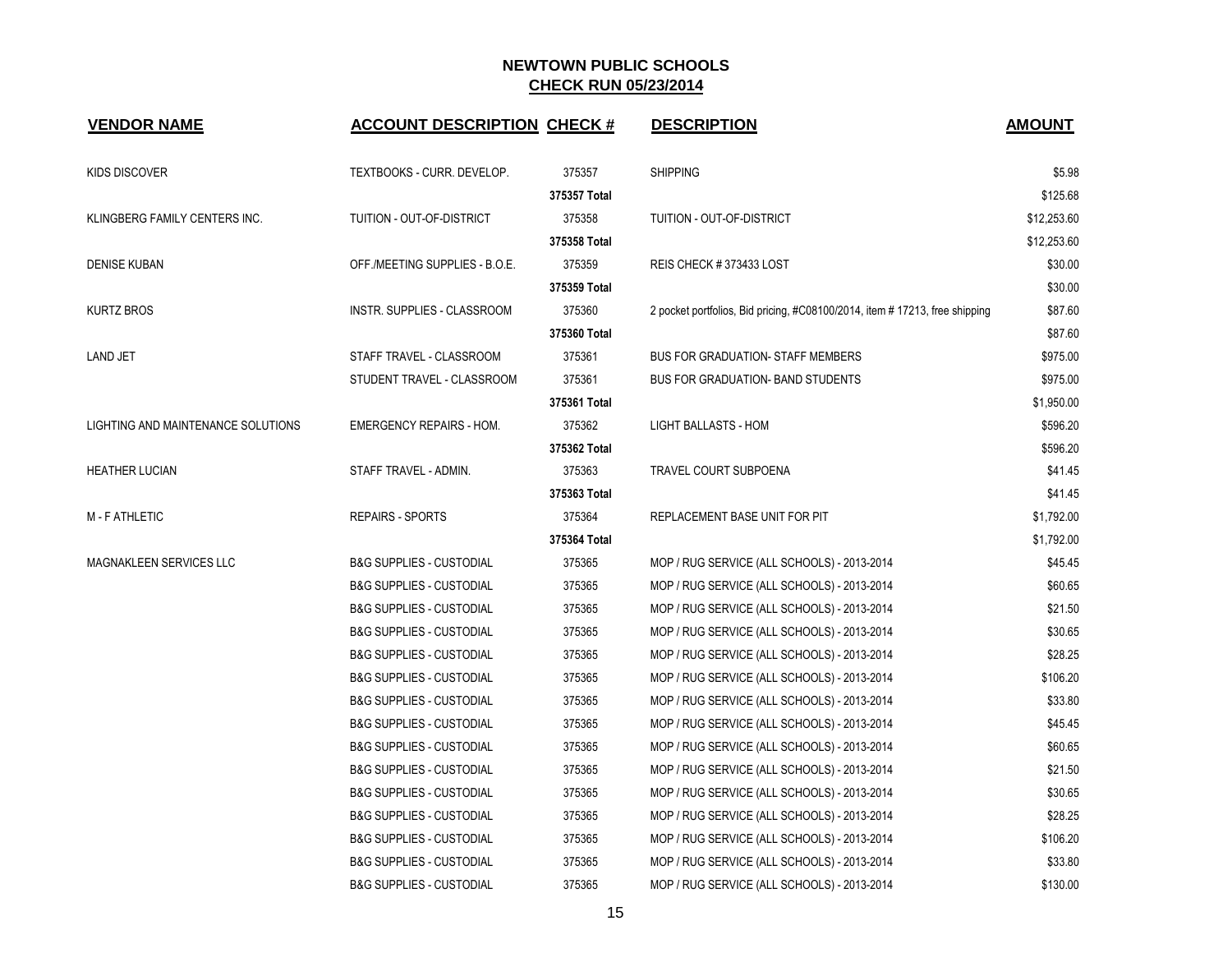| <b>VENDOR NAME</b>      | <b>ACCOUNT DESCRIPTION CHECK #</b>  |              | <b>DESCRIPTION</b>                                          | <b>AMOUNT</b> |
|-------------------------|-------------------------------------|--------------|-------------------------------------------------------------|---------------|
| MAGNAKLEEN SERVICES LLC | <b>B&amp;G SUPPLIES - CUSTODIAL</b> | 375365       | MOP / RUG SERVICE (ALL SCHOOLS) - 2013-2014                 | \$166.50      |
|                         | <b>B&amp;G SUPPLIES - CUSTODIAL</b> | 375365       | MOP / RUG SERVICE (ALL SCHOOLS) - 2013-2014                 | \$48.50       |
|                         | <b>B&amp;G SUPPLIES - CUSTODIAL</b> | 375365       | MOP / RUG SERVICE (ALL SCHOOLS) - 2013-2014                 | \$19.50       |
|                         | <b>B&amp;G SUPPLIES - CUSTODIAL</b> | 375365       | MOP / RUG SERVICE (ALL SCHOOLS) - 2013-2014                 | \$18.00       |
|                         | <b>B&amp;G SUPPLIES - CUSTODIAL</b> | 375365       | MOP / RUG SERVICE (ALL SCHOOLS) - 2013-2014                 | \$18.00       |
|                         | <b>B&amp;G SUPPLIES - CUSTODIAL</b> | 375365       | MOP / RUG SERVICE (ALL SCHOOLS) - 2013-2014                 | \$144.00      |
|                         | <b>B&amp;G SUPPLIES - CUSTODIAL</b> | 375365       | MOP / RUG SERVICE (ALL SCHOOLS) - 2013-2014                 | \$130.00      |
|                         | <b>B&amp;G SUPPLIES - CUSTODIAL</b> | 375365       | MOP / RUG SERVICE (ALL SCHOOLS) - 2013-2014                 | \$19.50       |
|                         | <b>B&amp;G SUPPLIES - CUSTODIAL</b> | 375365       | MOP / RUG SERVICE (ALL SCHOOLS) - 2013-2014                 | \$18.00       |
|                         |                                     | 375365 Total |                                                             | \$1,365.00    |
| DR. RAOUF MAMA          | CONTRACTED SERV. - WORLD LANG.      | 375366       | CONTRACTED SERV. - WORLD LANG.                              | \$650.00      |
|                         |                                     | 375366 Total |                                                             | \$650.00      |
| THE MARKERBOARD PEOPLE  | INSTR. SUPPLIES - CLASSROOM         | 375367       | M0811 Blank White Boards                                    | \$172.50      |
|                         | INSTR. SUPPLIES - CLASSROOM         | 375367       | 30 pigs FR white board erasers                              | \$88.20       |
|                         | INSTR. SUPPLIES - CLASSROOM         | 375367       | shipping                                                    | \$26.07       |
|                         |                                     | 375367 Total |                                                             | \$286.77      |
| W.B. MASON., INC.       | OFF. SUPPLIES - BUS. SERV.          | 375368       | <b>SUPPLIES 2013/14</b>                                     | \$127.66      |
|                         | OFF. SUPPLIES - BUS. SERV.          | 375368       | <b>SUPPLIES 2013/14</b>                                     | \$3.78        |
|                         | OFF. SUPPLIES - BUS. SERV.          | 375368       | <b>SUPPLIES 2013/14</b>                                     | \$187.41      |
|                         | OFF. SUPPLIES - BUS. SERV.          | 375368       | <b>SUPPLIES 2013/14</b>                                     | (\$12.00)     |
|                         | OFF. SUPPLIES - BUS. SERV.          | 375368       | <b>SUPPLIES 2013/14</b>                                     | \$23.98       |
|                         | OFF. SUPPLIES - BUS. SERV.          | 375368       | <b>SUPPLIES 2013/14</b>                                     | \$57.45       |
|                         | OFF. SUPPLIES - BUS. SERV.          | 375368       | <b>SUPPLIES 2013/14</b>                                     | \$10.05       |
|                         | OFF. SUPPLIES - BUS. SERV.          | 375368       | <b>SUPPLIES 2013/14</b>                                     | (\$10.98)     |
|                         | OFF. SUPPLIES - BUS. SERV.          | 375368       | <b>SUPPLIES 2013/14</b>                                     | \$71.22       |
|                         | OFF. SUPPLIES - BUS. SERV.          | 375368       | <b>SUPPLIES 2013/14</b>                                     | \$57.45       |
|                         | INSTR. SUPPLIES - CLASSROOM         | 375368       | See attached quote: HON chairs, no shipping                 | \$559.80      |
|                         | INSTR. SUPPLIES - CLASSROOM         | 375368       | Mr. Sketch, 192 pack of Asst., Unscented markers, SAN2216TL | \$97.08       |
|                         | INSTR. SUPPLIES - CLASSROOM         | 375368       | Hammermill Copy Paper 8 1/2 x 11                            | \$3,799.00    |
|                         | OFF. SUPPLIES - PUPIL SERV.         | 375368       | HOD174 CALENDAR                                             | \$23.34       |
|                         | INSTR. SUPPLIES - CLASSROOM         | 375368       | Manila Clasp Ev. 9x12#QUA90990                              | \$23.90       |
|                         | INSTR. SUPPLIES - CLASSROOM         | 375368       | #10 white envelopes # QUA90972                              | \$32.40       |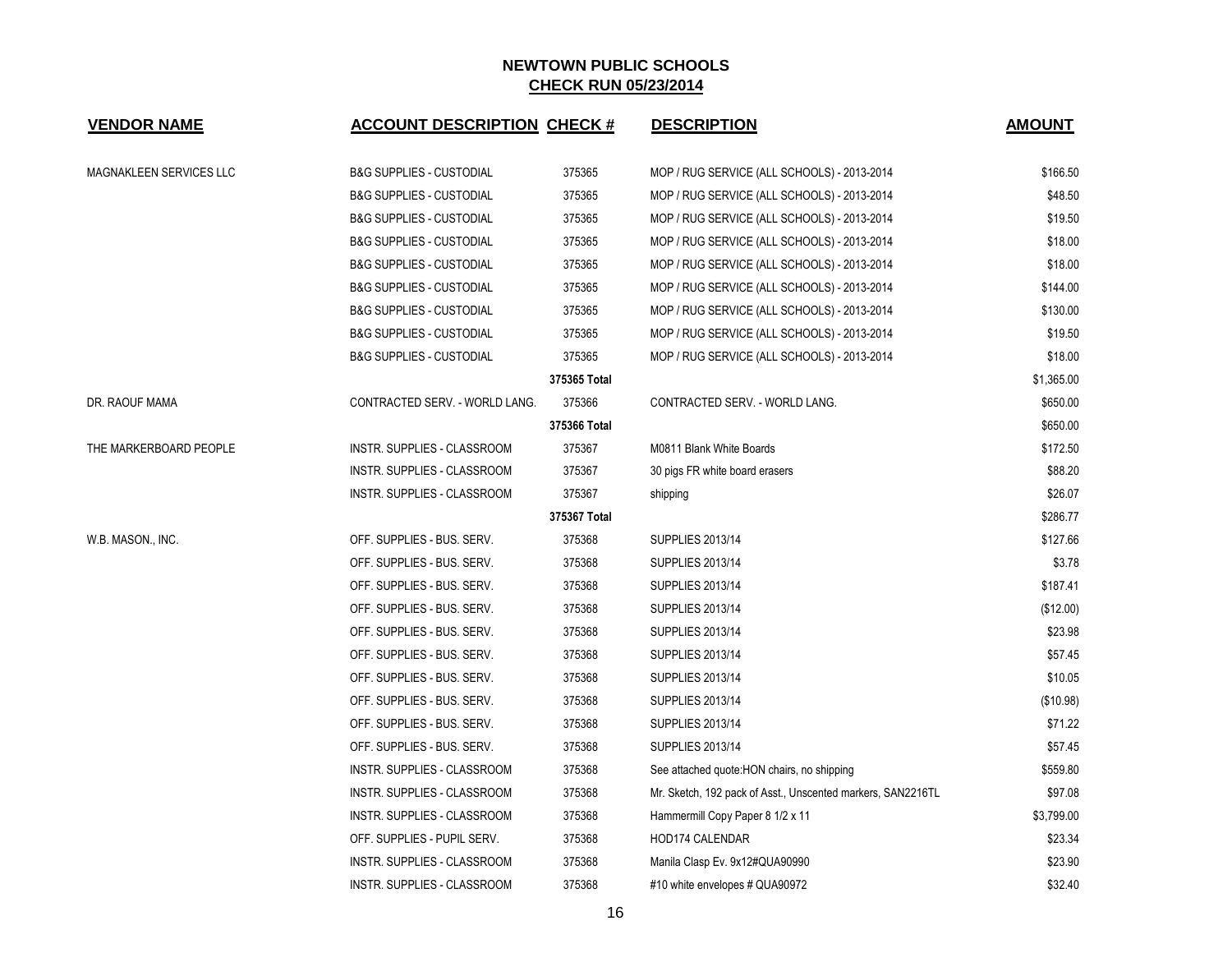| <b>VENDOR NAME</b> | <b>ACCOUNT DESCRIPTION CHECK #</b> |        | <b>DESCRIPTION</b>                                               | <b>AMOUNT</b> |
|--------------------|------------------------------------|--------|------------------------------------------------------------------|---------------|
| W.B. MASON., INC.  | INSTR. SUPPLIES - CLASSROOM        | 375368 | classpack 16 colors, Crayola #CYO 528016-bid prices              | \$75.68       |
|                    | INSTR. SUPPLIES - CLASSROOM        | 375368 | Red paint # CYO542128038                                         | \$12.51       |
|                    | INSTR. SUPPLIES - CLASSROOM        | 375368 | Green paint# CYO542128044-bid prices                             | \$12.51       |
|                    | INSTR. SUPPLIES - CLASSROOM        | 375368 | Blue Tru Ray PAC 103054                                          | \$14.30       |
|                    | INSTR. SUPPLIES - CLASSROOM        | 375368 | Purple Tru Ray PAC 103051                                        | \$15.10       |
|                    | INSTR. SUPPLIES - CLASSROOM        | 375368 | Red Tru Ray PAC 103062                                           | \$7.15        |
|                    | INSTR. SUPPLIES - CLASSROOM        | 375368 | shocking pink tru ray PAC 103045                                 | \$22.35       |
|                    | INSTR. SUPPLIES - CLASSROOM        | 375368 | White Tru Ray PAC 103058                                         | \$12.70       |
|                    | INSTR. SUPPLIES - CLASSROOM        | 375368 | Asst Tru Ray PAC 103125                                          | \$7.82        |
|                    | INSTR. SUPPLIES - CLASSROOM        | 375368 | Black Tru Ray PAC 103127                                         | \$10.94       |
|                    | INSTR. SUPPLIES - CLASSROOM        | 375368 | White Tagboard PAC 5284-bid prices no shipping                   | \$52.65       |
|                    | INSTR. SUPPLIES - WORLD LANG.      | 375368 | Cases duplicating paper, Item WBM21200, white.                   | \$970.80      |
|                    | OFF. SUPPLIES - ADMIN.             | 375368 | BLUE 8 1/2 X 11 CASMP2201BE                                      | \$102.00      |
|                    | OFF. SUPPLIES - ADMIN.             | 375368 | CHERRY 8 1/2 X 11 CASMP2201CHE                                   | \$102.00      |
|                    | OFF. SUPPLIES - ADMIN.             | 375368 | GOLDENROD 8 1/2 X 11 CASMP2201GRP                                | \$102.00      |
|                    | OFF. SUPPLIES - ADMIN.             | 375368 | LAVENDER 8 1/2 X 11 CASMP2201LV                                  | \$102.00      |
|                    | OFF. SUPPLIES - ADMIN.             | 375368 | TURQUOISE 8 1/2 X 11 CASMP2201TT                                 | \$102.00      |
|                    | OFF. SUPPLIES - ADMIN.             | 375368 | WHITE 8 1/2 X14 PAPER-WBM24200                                   | \$725.40      |
|                    | OFF. SUPPLIES - ADMIN.             | 375368 | WHITE 11X17 WBM28110 - CREC 2013-3                               | \$131.35      |
|                    | OFF. SUPPLIES - ADMIN.             | 375368 | WHITE 8 1/2 x11 WBM21200                                         | \$6,067.50    |
|                    | OFF. SUPPLIES - ADMIN.             | 375368 | MANILA CLASP 10X13 QUA37897 100/BX                               | \$123.00      |
|                    | OFF. SUPPLIES - ADMIN.             | 375368 | NO 2 1/2 WRITING PENCILS MEDIUM LEAD DIXON                       | \$53.00       |
|                    | OFF. SUPPLIES - ADMIN.             | 375368 | MANILA CLASP 6X9 QUA90955 100/BOX                                | \$77.60       |
|                    | OFF. SUPPLIES - ADMIN.             | 375368 | MANILA CLASP 9X12 QUA90990 100XBOX                               | \$95.60       |
|                    | OFF. SUPPLIES - ADMIN.             | 375368 | ENVELOPES INTEROFFICE STRING TIE-QUA90963                        | \$117.98      |
|                    | OFF. SUPPLIES - ADMIN.             | 375368 | KLEENEX NATURAL WITH SOFT BLEND -KIM-21601                       | \$2,160.00    |
|                    | INSTR. SUPPLIES - ENGLISH          | 375368 | See Attached list                                                | \$505.42      |
|                    | INSTR. SUPPLIES - ENGLISH          | 375368 | See Attached list                                                | \$12.90       |
|                    | INSTR. SUPPLIES - CLASSROOM        | 375368 | File folders 1/3 cut - UNV12113 9 1/2 x 11                       | \$66.90       |
|                    | INSTR. SUPPLIES - CLASSROOM        | 375368 | File folders - 1/5 cut UNV12115 9 1/2 x 11                       | \$78.75       |
|                    | INSTR. SUPPLIES - CLASSROOM        | 375368 | 3 hole punched notebook filler paper w/red margin - ROSRWC8511MP | \$40.64       |
|                    | INSTR. SUPPLIES - SOC. STUDIES     | 375368 | TABLEMATE RECT. HEAVYWEIGHT PLASTIC 54X108 BLUE 6                | \$14.99       |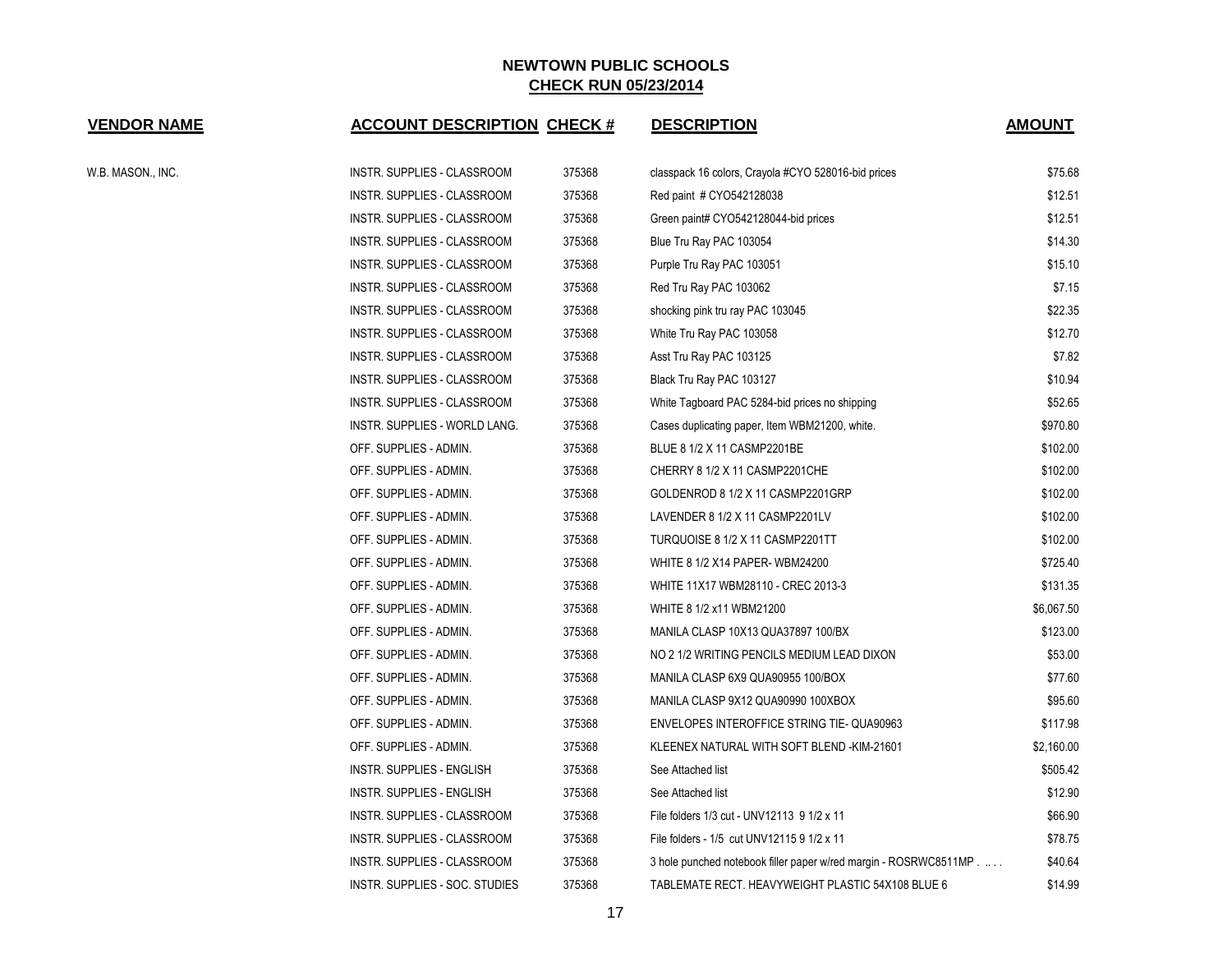| <b>VENDOR NAME</b>                   | <b>ACCOUNT DESCRIPTION CHECK #</b>  |              | <b>DESCRIPTION</b>                                                     | <b>AMOUNT</b> |
|--------------------------------------|-------------------------------------|--------------|------------------------------------------------------------------------|---------------|
| W.B. MASON., INC.                    | INSTR. SUPPLIES - SOC. STUDIES      | 375368       | TABLEMATE RECT. HEAVYWEIGHT PLASTIC 54X108 WHITE                       | \$14.99       |
|                                      | INSTR. SUPPLIES - SOC. STUDIES      | 375368       | DESK ORGANIZER, SIX SECTIONS, STEEL MESH, 19 3/8X11 3/8 X 8            | \$64.80       |
|                                      | INSTR. SUPPLIES - SOC. STUDIES      | 375368       | AVERY ECO FRIENDLY LABELS WHITE 750/PACK - AVE48266                    | \$15.02       |
|                                      | INSTR. SUPPLIES - SOC. STUDIES      | 375368       | SHARPIE METALLIC PERM. FOR DARK ITEMS SAN1829201                       | \$15.64       |
|                                      | INSTR. SUPPLIES - SOC. STUDIES      | 375368       | SHARPIE RUB-A-DUB-LAUNDRY PEN SAN31101PP                               | \$5.96        |
|                                      | INSTR. SUPPLIES - SOC. STUDIES      | 375368       | EXPO SAN8004 DOZ GREEN                                                 | \$5.76        |
|                                      | INSTR. SUPPLIES - SOC. STUDIES      | 375368       | EXPO DRY ERASE MARKER RED DOZ SAN88002                                 | \$26.56       |
|                                      | INSTR. SUPPLIES - SOC. STUDIES      | 375368       | EXPO BLACK DOZ SAN80001                                                | \$32.48       |
|                                      | B&G SUPPLIES - ADMIN.               | 375368       | LASER PRINTER TONER - MAINT DEPT.                                      | \$249.98      |
|                                      | <b>B&amp;G SUPPLIES - ADMIN.</b>    | 375368       | 5 GALLON JUGS WATER - MAINT DEPT.                                      | \$32.94       |
|                                      |                                     | 375368 Total |                                                                        | \$17,511.21   |
| THE MASTER TEACHER                   | CONTRACTED SERV. - SUPER.           | 375369       | <b>BOWL-CRYSTAL</b>                                                    | \$916.25      |
|                                      |                                     | 375369 Total |                                                                        | \$916.25      |
| MCKENNEY MECHANICAL CONTRACTORS INC. | <b>EMERGENCY REPAIRS - S.H.</b>     | 375370       | PRESSURE RELIEF VALVE REPAIR - SH                                      | \$750.00      |
|                                      |                                     | 375370 Total |                                                                        | \$750.00      |
| MODERN SCHOOL SUPPLIES               | <b>INSTR. SUPPLIES - ART</b>        | 375371       | Item 882, Timely Circles                                               | \$28.08       |
|                                      | <b>INSTR. SUPPLIES - ART</b>        | 375371       | Item 97T Isometric Ellipses                                            | \$33.60       |
|                                      | <b>INSTR. SUPPLIES - ART</b>        | 375371       | Item 105T, Circle Template. Priced per code SS14                       | \$33.12       |
|                                      |                                     | 375371 Total |                                                                        | \$94.80       |
| <b>MOORE MEDICAL LLC</b>             | MEDICAL SUPPLIES - H.S.             | 375372       | Assorted medical supplies for High School- see attached list           | \$2,220.15    |
|                                      | <b>B&amp;G SUPPLIES - CUSTODIAL</b> | 375372       | NON-LATEX GLOVES - CUST SUPPLIES                                       | \$284.51      |
|                                      | <b>B&amp;G SUPPLIES - CUSTODIAL</b> | 375372       | NON-LATEX GLOVES - CUST SUPPLIES                                       | \$729.83      |
|                                      | <b>B&amp;G SUPPLIES - CUSTODIAL</b> | 375372       | NON-LATEX GLOVES - CUST SUPPLIES                                       | \$98.96       |
|                                      |                                     | 375372 Total |                                                                        | \$3,333.45    |
| E. A. MORSE & CO. INC.               | <b>REPAIRS - CUSTODIAL</b>          | 375373       | <b>CUSTODIAL MACHINE REPAIRS</b>                                       | \$887.70      |
|                                      | <b>REPAIRS - CUSTODIAL</b>          | 375373       | <b>CUSTODIAL MACHINE REPAIRS</b>                                       | \$1,714.90    |
|                                      | <b>B&amp;G SUPPLIES - CUSTODIAL</b> | 375373       | GREEN SOL CLEANER, NABC - CUST SUPPLIES                                | \$2,800.08    |
|                                      | <b>B&amp;G SUPPLIES - CUSTODIAL</b> | 375373       | GREEN SOL CLEANER, NABC - CUST SUPPLIES                                | \$472.68      |
|                                      | REPAIRS - CUSTODIAL                 | 375373       | SUPER COACH MACHINE REPAIRS                                            | \$1,090.06    |
|                                      |                                     | 375373 Total |                                                                        | \$6,965.42    |
| MUSIC & ARTS CENTER, INC.            | <b>REPAIRS - MUSIC</b>              | 375374       | For instrument repair throughout the school year. No shipping charges. | \$203.31      |
|                                      | <b>INSTR. SUPPLIES - MUSIC</b>      | 375374       | For Band supplies throughout the year.                                 | \$196.08      |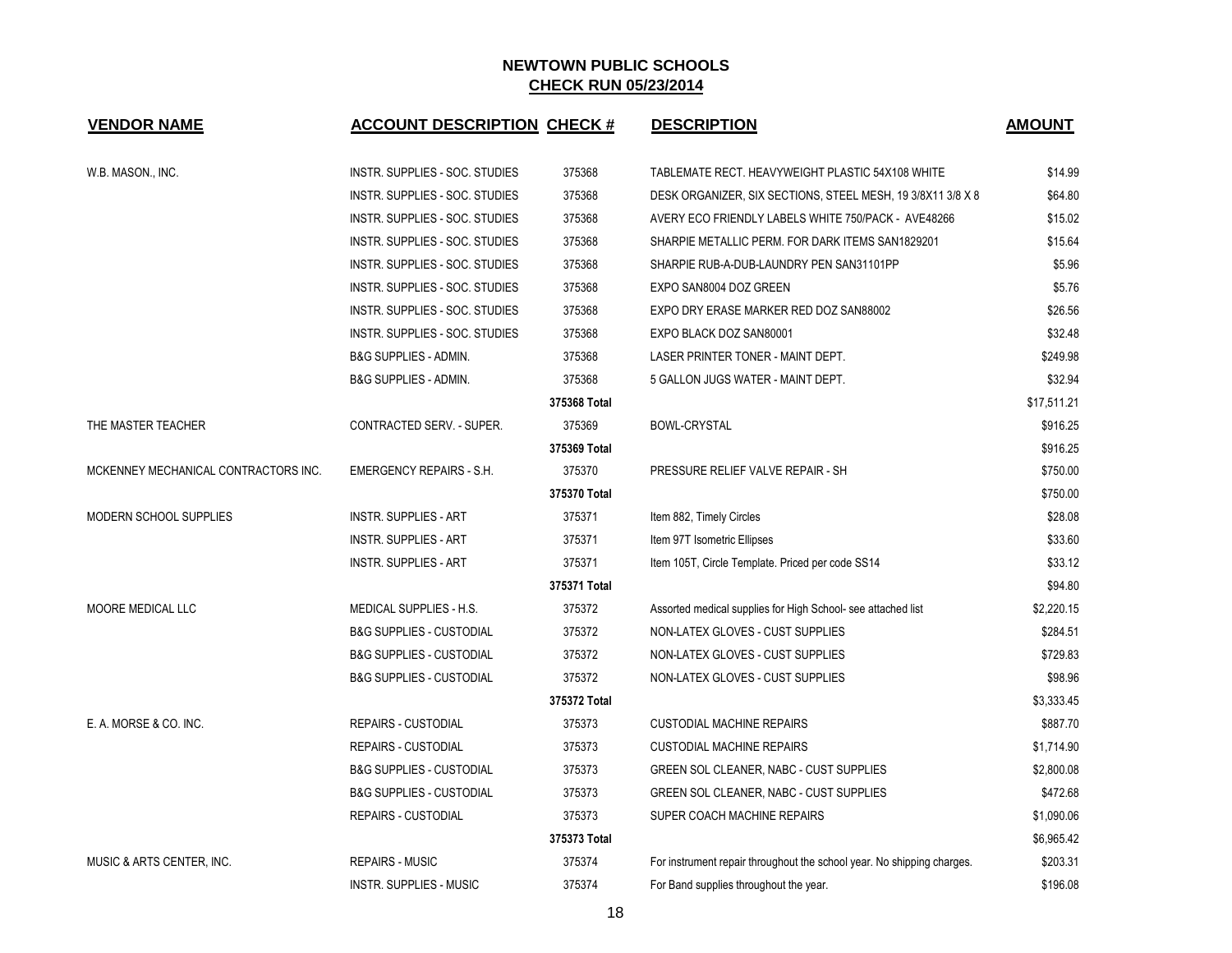| <b>VENDOR NAME</b>                    | <b>ACCOUNT DESCRIPTION CHECK #</b> |              | <b>DESCRIPTION</b>                                                   | <b>AMOUNT</b> |
|---------------------------------------|------------------------------------|--------------|----------------------------------------------------------------------|---------------|
| MUSIC & ARTS CENTER, INC.             | <b>INSTR. SUPPLIES - MUSIC</b>     | 375374       | For band supplies throughout the year.                               | \$108.00      |
|                                       | <b>INSTR. SUPPLIES - MUSIC</b>     | 375374       | Harmon E-Model Trombone Mute. Free shipping                          | \$309.95      |
|                                       | INSTR. SUPPLIES - COMPUTER ED.     | 375374       | Sibelius 7 Upgrade, Item H7730903. No shipping charge.               | \$239.99      |
|                                       |                                    | 375374 Total |                                                                      | \$1,057.33    |
| MUSIC IS ELEMENTARY                   | <b>REPAIRS - MUSIC</b>             | 375375       | Repair/replacement parts for glockenspiel, metal phone and xylophone | \$84.25       |
|                                       | <b>REPAIRS - MUSIC</b>             | 375375       | shipping/handling                                                    | \$10.11       |
|                                       |                                    | 375375 Total |                                                                      | \$94.36       |
| NAFI CONNECTICUT INC.                 | TUITION - OUT-OF-DISTRICT          | 375376       | COURT PLACED STUDENT RESIDENTIAL PROGRAM                             | \$2,162.46    |
|                                       |                                    | 375376 Total |                                                                      | \$2,162.46    |
| NAFI CONNECTICUT INC.                 | TUITION - OUT-OF-DISTRICT          | 375377       | COURT PLACED STUDENT RESIDENTIAL PROGRAM                             | \$6,126.97    |
|                                       |                                    | 375377 Total |                                                                      | \$6,126.97    |
| NATIONAL ASSOC. FOR MUSIC EDUCATION   | <b>MEMBERSHIPS - MUSIC</b>         | 375378       | Membership renewal - Michelle Tenenbaum - #000141678                 | \$120.00      |
|                                       |                                    | 375378 Total |                                                                      | \$120.00      |
| NATIONAL ASSOC. OF SCHOOL NURSES INC. | STAFF TRAIN. - NONPUBLIC           | 375379       | Registration                                                         | \$495.00      |
|                                       | STAFF TRAIN. - H.S.                | 375379       | Registration                                                         | \$495.00      |
|                                       | STAFF TRAIN. - ELEM.               | 375379       | Registration                                                         | \$495.00      |
|                                       |                                    | 375379 Total |                                                                      | \$1,485.00    |
| <b>NCS PEARSON INC.</b>               | INSTR. SUPPLIES - PSYCH.           | 375380       | WISC IV RECORD FORMS 0158979079                                      | \$250.00      |
|                                       | INSTR. SUPPLIES - PSYCH.           | 375380       | <b>SHIPPING</b>                                                      | \$15.00       |
|                                       |                                    | 375380 Total |                                                                      | \$265.00      |
| NEWBRIDGE EDUCATIONAL PUBLISHING      | TEXTBOOKS - CURR. DEVELOP.         | 375381       | Misc. Titles Readers Workshop Gr. K-1                                | \$1,556.50    |
|                                       |                                    | 375381 Total |                                                                      | \$1,556.50    |
| NEWTOWN CULINARY                      | OFF. SUPPLIES - ADMIN.             | 375382       | STAFF DEVELOPMENT AND APPRECIATION WEEK                              | \$100.00      |
|                                       | OFF. SUPPLIES - ADMIN.             | 375382       | STAFF DEVELOPMENT AND APPRECIATION WEEK                              | \$1,387.50    |
|                                       |                                    | 375382 Total |                                                                      | \$1,487.50    |
| NEWTOWN FLORIST OF CT, LLC            | INSTR. SUPPLIES - CLASSROOM        | 375383       | FLOWERS SENT TO JONATHAN LAW HIGH SCHOOL                             | \$70.00       |
|                                       |                                    | 375383 Total |                                                                      | \$70.00       |
| NEWTOWN HARDWARE                      | <b>B&amp;G SUPPLIES - MAINT.</b>   | 375384       | MAINTENANCE SUPPLIES - 2013-2014                                     | \$12.58       |
|                                       | <b>B&amp;G SUPPLIES - MAINT.</b>   | 375384       | MAINTENANCE SUPPLIES - 2013-2014                                     | \$14.39       |
|                                       | B&G SUPPLIES - MAINT.              | 375384       | MAINTENANCE SUPPLIES - 2013-2014                                     | \$17.99       |
|                                       | <b>B&amp;G SUPPLIES - MAINT.</b>   | 375384       | MAINTENANCE SUPPLIES - 2013-2014                                     | \$13.79       |
|                                       | <b>B&amp;G SUPPLIES - MAINT.</b>   | 375384       | MAINTENANCE SUPPLIES - 2013-2014                                     | \$61.65       |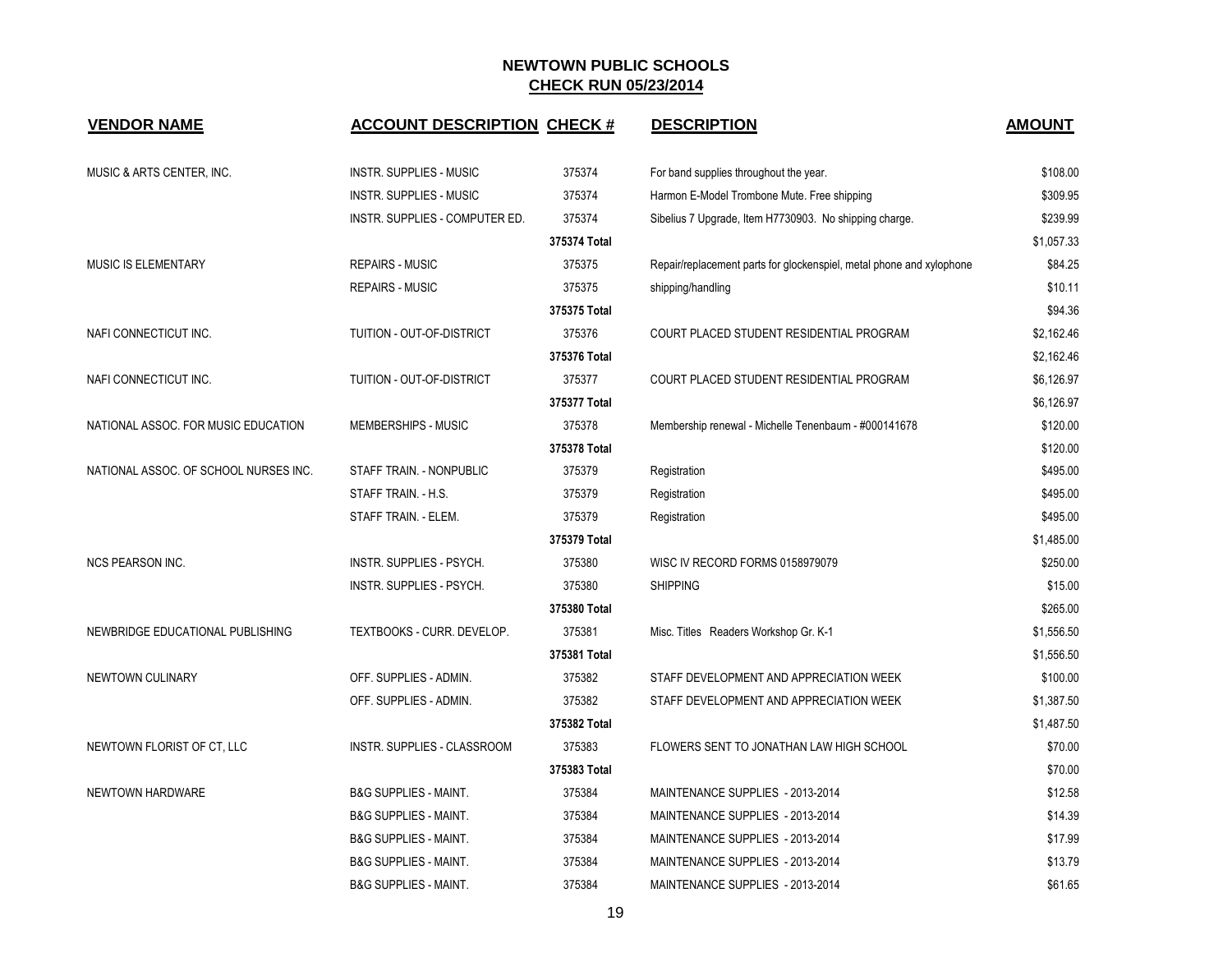| <b>VENDOR NAME</b>                | <b>ACCOUNT DESCRIPTION CHECK #</b>  |              | <b>DESCRIPTION</b>                                      | <b>AMOUNT</b> |
|-----------------------------------|-------------------------------------|--------------|---------------------------------------------------------|---------------|
| NEWTOWN HARDWARE                  | <b>B&amp;G SUPPLIES - MAINT.</b>    | 375384       | MAINTENANCE SUPPLIES - 2013-2014                        | \$16.15       |
|                                   | <b>B&amp;G SUPPLIES - MAINT.</b>    | 375384       | MAINTENANCE SUPPLIES - 2013-2014                        | \$14.45       |
|                                   | <b>B&amp;G SUPPLIES - MAINT.</b>    | 375384       | MAINTENANCE SUPPLIES - 2013-2014                        | \$2.97        |
|                                   | <b>B&amp;G SUPPLIES - MAINT.</b>    | 375384       | MAINTENANCE SUPPLIES - 2013-2014                        | \$52.18       |
|                                   | <b>B&amp;G SUPPLIES - MAINT.</b>    | 375384       | MAINTENANCE SUPPLIES - 2013-2014                        | \$15.02       |
|                                   | <b>B&amp;G SUPPLIES - MAINT.</b>    | 375384       | MAINTENANCE SUPPLIES - 2013-2014                        | \$23.30       |
|                                   | <b>B&amp;G SUPPLIES - MAINT.</b>    | 375384       | MAINTENANCE SUPPLIES - 2013-2014                        | \$78.23       |
|                                   |                                     | 375384 Total |                                                         | \$322.70      |
| NEWTOWN YOUTH AND FAMILY SERVICES | PROF. SERV. - SUBSTANCE ABUSE       | 375385       | SUBSTANCE ABUSE COUNSELOR AT NHS                        | \$12,155.68   |
|                                   |                                     | 375385 Total |                                                         | \$12,155.68   |
| <b>BONNIE NEZVESKY</b>            | MEMBERSHIPS - NONPUBLIC             | 375386       | MEMBERSHIP TO NASN                                      | \$100.00      |
|                                   |                                     | 375386 Total |                                                         | \$100.00      |
| NORTHEASTERN COMMUNICATIONS INC.  | SECURITY MAINT.                     | 375387       | PORTABLE EQUPT CONFIGURATION                            | \$3,648.20    |
|                                   |                                     | 375387 Total |                                                         | \$3,648.20    |
| TOM O'NEILL                       | <b>B&amp;G SUPPLIES - CUSTODIAL</b> | 375388       | SHOE'S (40879)                                          | \$85.06       |
|                                   |                                     | 375388 Total |                                                         | \$85.06       |
| OFFICE DEPOT, INC.                | INSTR. SUPPLIES - CLASSROOM         | 375389       | 9x12 Assorted construction paper                        | \$98.00       |
|                                   | INSTR. SUPPLIES - CLASSROOM         | 375389       | 12x18 Assorted construction paper                       | \$135.00      |
|                                   | OFF. SUPPLIES - ADMIN.              | 375389       | LETTER SIZE FILE FOLDERS -315515-100/BOX                | \$126.48      |
|                                   | OFF. SUPPLIES - ADMIN.              | 375389       | LETTER SIZE GUIDE FILES-METAL TABS- 810929-25/PK        | \$110.64      |
|                                   | OFF. SUPPLIES - ADMIN.              | 375389       | STAPLES STANDARDS-207902 -                              | \$18.00       |
|                                   | OFF. SUPPLIES - ADMIN.              | 375389       | STAPLE REMOVER- BID- CREC201415                         | \$2.40        |
|                                   | INSTR. SUPPLIES - CLASSROOM         | 375389       | Assorted 9x12 Tru Ray Construction Paper                | \$98.00       |
|                                   | INSTR. SUPPLIES - CLASSROOM         | 375389       | Assorted 12x18 Tru Ray Construciton Paper               | \$197.00      |
|                                   |                                     | 375389 Total |                                                         | \$785.52      |
| OTIS ELEVATOR COMPANY             | <b>B&amp;G CONTRACTED SERV.</b>     | 375390       | ELEVATOR SVC CONTRACT - HAWL / RIS 2013-2014            | \$817.23      |
|                                   |                                     | 375390 Total |                                                         | \$817.23      |
| PAINTER'S SUPPLY 2 - DANBURY      | <b>B&amp;G SUPPLIES - MAINT.</b>    | 375391       | <b>PAINT - MAINT SUPPLIES</b>                           | \$191.20      |
|                                   | B&G SUPPLIES - MAINT.               | 375391       | PAINT - MAINT SUPPLIES                                  | \$161.05      |
|                                   |                                     | 375391 Total |                                                         | \$352.25      |
| <b>SUSAN PAISLEY</b>              | CONTRACTED SERV. - MUSIC            | 375392       | Monday, May 5th-Evening Concert (6:00pm-8:00pm)-2 Hours | \$200.00      |
|                                   |                                     | 375392 Total |                                                         | \$200.00      |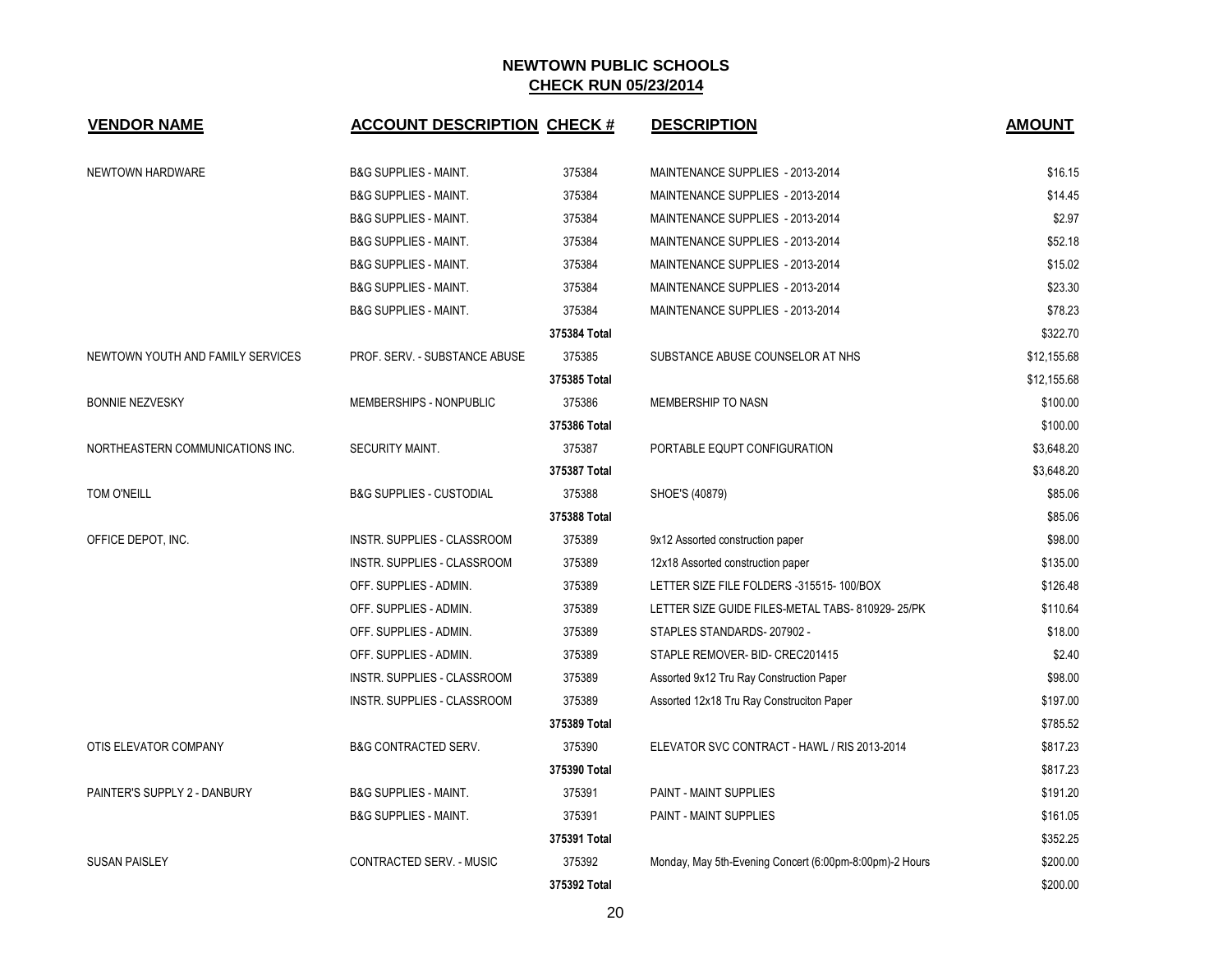| <b>VENDOR NAME</b>        | <b>ACCOUNT DESCRIPTION CHECK #</b> |              | <b>DESCRIPTION</b>                                                  | <b>AMOUNT</b> |
|---------------------------|------------------------------------|--------------|---------------------------------------------------------------------|---------------|
| PANCHO'S AND GRINGO       | CONTRACTED SERV. - WORLD LANG.     | 375393       | PANCHO AND GRINGOS, BROOKFIELD, CT LUNCHEON                         | \$481.38      |
|                           |                                    | 375393 Total |                                                                     | \$481.38      |
| JEAN F. PANNONE           | STAFF TRAVEL - PUPIL SERV.         | 375394       | TRAVEL TESTING AT WALDORFF SCHOOL                                   | \$11.65       |
|                           | STAFF TRAVEL - PUPIL SERV.         | 375394       | TRAVEL TESTING AT WALDOFF SCHOOL                                    | \$17.47       |
|                           |                                    | 375394 Total |                                                                     | \$29.12       |
| PAPERDIRECT CO            | INSTR. SUPPLIES - CLASSROOM        | 375395       | watermelon party borders                                            | \$22.99       |
|                           | INSTR. SUPPLIES - CLASSROOM        | 375395       | Flavors Border                                                      | \$22.99       |
|                           | INSTR. SUPPLIES - CLASSROOM        | 375395       | Seashore Scene                                                      | \$22.99       |
|                           | INSTR. SUPPLIES - CLASSROOM        | 375395       | Rain Forest                                                         | \$22.99       |
| PAPERDIRECT CO            | INSTR. SUPPLIES - CLASSROOM        | 375395       | <b>Celestial Border</b>                                             | \$22.99       |
|                           | INSTR. SUPPLIES - CLASSROOM        | 375395       | shipping                                                            | \$15.99       |
|                           |                                    | 375395 Total |                                                                     | \$130.94      |
| PATTERSON SUPPLY CO. INC. | <b>B&amp;G SUPPLIES - MAINT.</b>   | 375396       | COPPER TUBING, FLOW GUARD CAP - PLUMB SUPPLIES                      | \$83.45       |
|                           |                                    | 375396 Total |                                                                     | \$83.45       |
| PBS DISTRIBUTION LLC      | <b>SUPPLIES - LIBRARY</b>          | 375397       | See attached list of videos & books                                 | \$21.25       |
|                           |                                    | 375397 Total |                                                                     | \$21.25       |
| PCM-G                     | OFF. SUPPLIES - ADMIN.             | 375398       | LASERJET PRO- COLOR M451DN PRINTER                                  | \$420.00      |
|                           | INSTR. SUPPLIES - CLASSROOM        | 375398       | Page High Yield Toner for Dell 1710N, PCM-G #:                      | \$217.98      |
|                           | INSTR. SUPPLIES - CLASSROOM        | 375398       | 3 PK YLW Solid Ink-Phaser 8560/8560MFP, PCM                         | \$119.00      |
|                           |                                    | 375398 Total |                                                                     | \$756.98      |
| PEARSON EDUCATION INC.    | OTHER SUPPLIES - STAFF DEVELOP.    | 375399       | WTW 5th Ed. Prof.ResourceBook c2012 with PD                         | \$473.64      |
|                           | OTHER SUPPLIES - STAFF DEVELOP.    | 375399       | Shipping                                                            | \$47.36       |
|                           | OTHER SUPPLIES - STAFF DEVELOP.    | 375399       | Teacher Resource Guide isbn10: 1428431446 and isbn12: 9781428431447 | \$857.64      |
|                           | OTHER SUPPLIES - STAFF DEVELOP.    | 375399       | Shipping                                                            | \$85.76       |
|                           |                                    | 375399 Total |                                                                     | \$1,464.40    |
| J.W. PEPPER & SON INC.    | <b>INSTR. SUPPLIES - MUSIC</b>     | 375400       | <b>MUSIC SUPPLIES</b>                                               | \$14.94       |
|                           | <b>INSTR. SUPPLIES - MUSIC</b>     | 375400       | <b>MUSIC SUPPLIES</b>                                               | \$39.99       |
|                           | <b>INSTR. SUPPLIES - MUSIC</b>     | 375400       | <b>MUSIC SUPPLIES</b>                                               | \$57.61       |
|                           | <b>INSTR. SUPPLIES - MUSIC</b>     | 375400       | Bubbly - 10044618                                                   | \$48.75       |
|                           | <b>INSTR. SUPPLIES - MUSIC</b>     | 375400       | Best Song Ever - 10425215                                           | \$50.00       |
|                           | <b>INSTR. SUPPLIES - MUSIC</b>     | 375400       | Home - 10361619                                                     | \$47.50       |
|                           | <b>INSTR. SUPPLIES - MUSIC</b>     | 375400       | Newsies - 10320115                                                  | \$81.25       |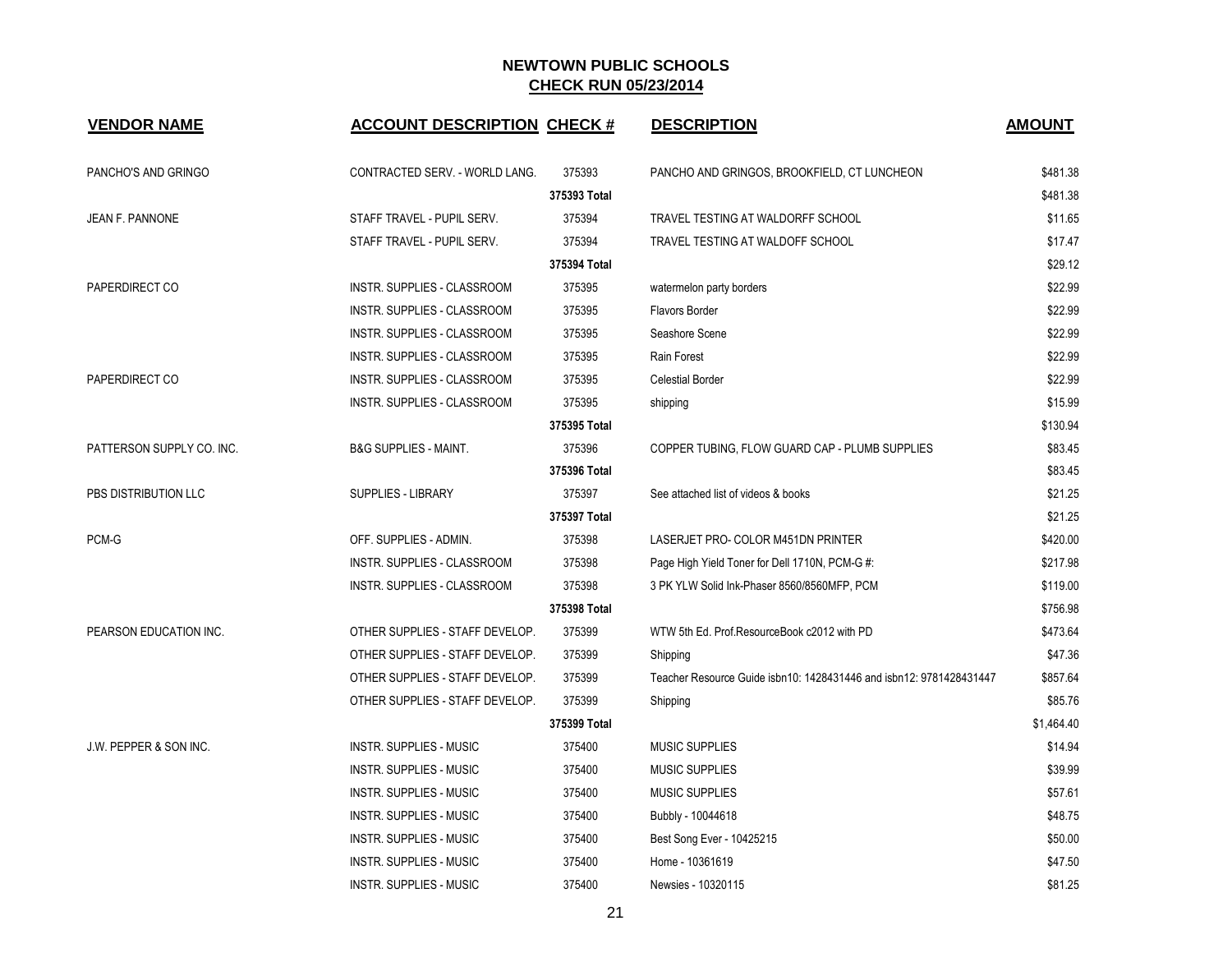| <b>VENDOR NAME</b>                | <b>ACCOUNT DESCRIPTION CHECK #</b> |              | <b>DESCRIPTION</b>                                           | <b>AMOUNT</b> |
|-----------------------------------|------------------------------------|--------------|--------------------------------------------------------------|---------------|
| <b>J.W. PEPPER &amp; SON INC.</b> | <b>INSTR. SUPPLIES - MUSIC</b>     | 375400       | Let it Go - 10438570                                         | \$56.25       |
|                                   | <b>INSTR. SUPPLIES - MUSIC</b>     | 375400       | Sir Duke - 10011767                                          | \$48.75       |
|                                   | <b>INSTR. SUPPLIES - MUSIC</b>     | 375400       | Bubbly CD - 10044619                                         | \$26.99       |
|                                   | <b>INSTR. SUPPLIES - MUSIC</b>     | 375400       | Seize the Day - 1867183                                      | \$48.75       |
|                                   | <b>INSTR. SUPPLIES - MUSIC</b>     | 375400       | Shipping                                                     | \$19.99       |
|                                   |                                    | 375400 Total |                                                              | \$540.77      |
| PETE'S TIRE BARNS INC.            | REPAIRS - MAINT.                   | 375401       | 2 NEW TIRES / BALANCING - NT61                               | \$689.70      |
|                                   |                                    | 375401 Total |                                                              | \$689.70      |
| PETTY CASH                        | OTHER SUPPLIES - STAFF DEVELOP.    | 375402       | PETTY CASH                                                   | \$270.74      |
|                                   | OFF. SUPPLIES - SUPER.             | 375402       | PETTY CASH                                                   | \$54.88       |
|                                   | CONTRACTED SERV. - B.O.E.          | 375402       | PETTY CASH                                                   | \$75.80       |
|                                   |                                    | 375402 Total |                                                              | \$401.42      |
| <b>JONATHAN POPE</b>              | <b>CONTRACTED SERV. - MUSIC</b>    | 375403       | For accompaniment during Spring Concerts, 2014               | \$400.00      |
|                                   |                                    | 375403 Total |                                                              | \$400.00      |
| POSTMASTER - NEWTOWN              | POSTAGE - HEALTH ADMIN.            | 375404       | Bulk mailing for 7th and 9th grade students/physicals        | \$144.00      |
|                                   |                                    | 375404 Total |                                                              | \$144.00      |
| MARY PREVEY MD.                   | PROF. SERV. - PSYCH/MED. EVAL.     | 375405       | NEURO-PSYCH HOM STUDENTS                                     | \$900.00      |
|                                   |                                    | 375405 Total |                                                              | \$900.00      |
| PRO-CUT OF CONNECTICUT LLC        | REPAIRS - TECH ED.                 | 375406       | REPAIR OF AUTOMOTIVE WHEEL AND TIRE SERVICE EQUIPMENT        | \$374.46      |
|                                   |                                    | 375406 Total |                                                              | \$374.46      |
| PRO-ED                            | INSTR. SUPPLIES - CLASSROOM        | 375407       | Edmark Reading Program: Level 1-second edition comprehension | \$99.00       |
|                                   | INSTR. SUPPLIES - CLASSROOM        | 375407       | shipping                                                     | \$7.00        |
|                                   |                                    | 375407 Total |                                                              | \$106.00      |
| <b>QUILL CORPORATION</b>          | INSTR. SUPPLIES - HEALTH ED.       | 375408       | Avery White Name Tag Labels                                  | \$79.00       |
|                                   | INSTR. SUPPLIES - CLASSROOM        | 375408       | Scotch magic tape 901-810K16                                 | \$244.93      |
|                                   | INSTR. SUPPLIES - CLASSROOM        | 375408       | Scotch Masking Tape 901-2341                                 | \$117.80      |
|                                   | INSTR. SUPPLIES - GUIDANCE         | 375408       | Oxford Index Cards 3x5 Ruled - white 901-31                  | \$23.00       |
|                                   | <b>INSTR. SUPPLIES - GUIDANCE</b>  | 375408       | Avery Heavy Duty View Binder 1 inch                          | \$407.40      |
|                                   |                                    | 375408 Total |                                                              | \$872.13      |
| <b>PEGGY RAGAINI</b>              | INSTR. SUPPLIES - CLASSROOM        | 375409       | PIZZA PARTY FOR JUNIOR/SENIOR PROJECT                        | \$50.94       |
|                                   |                                    | 375409 Total |                                                              | \$50.94       |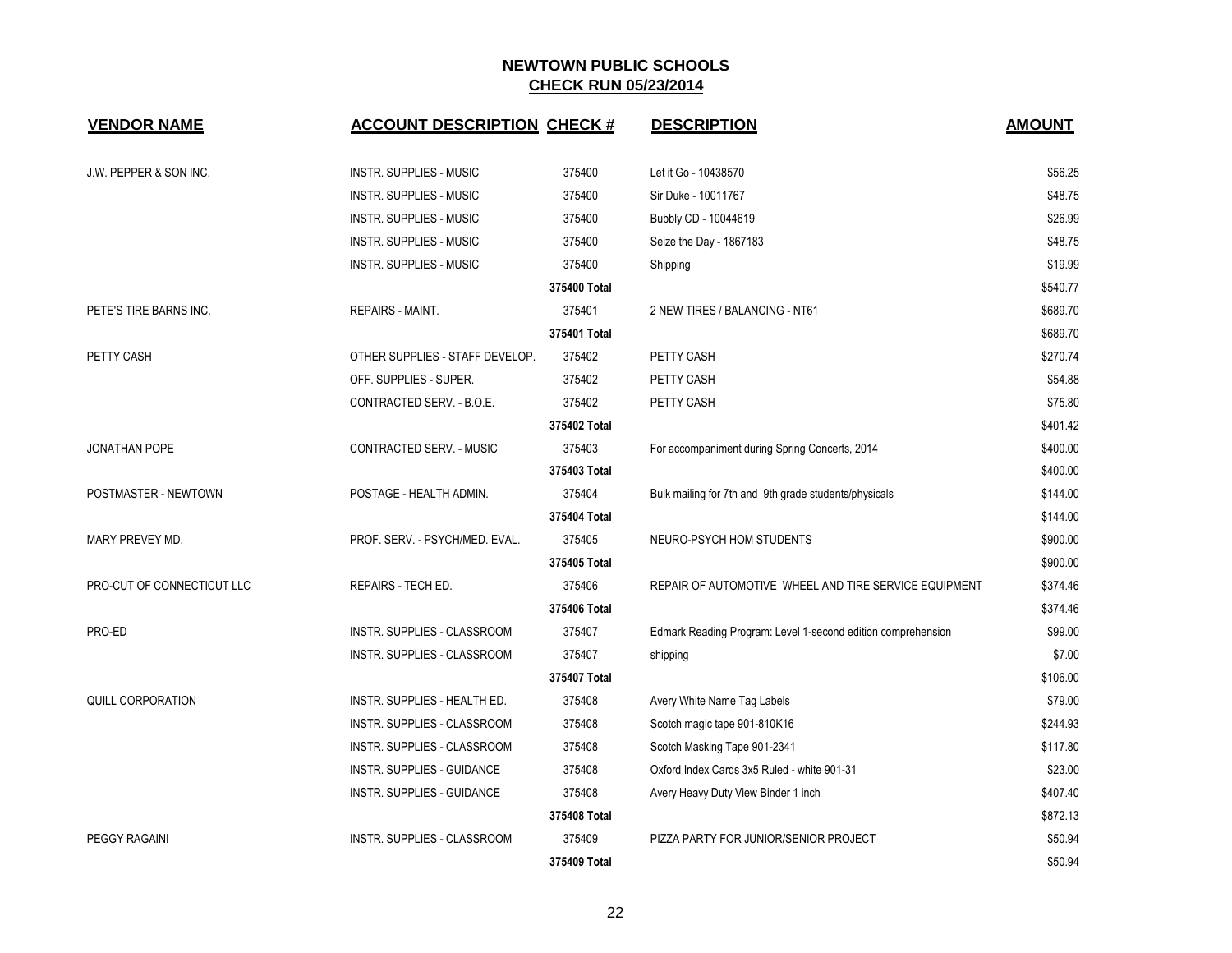| <b>VENDOR NAME</b>               | <b>ACCOUNT DESCRIPTION CHECK #</b> |              | <b>DESCRIPTION</b>                                                | <b>AMOUNT</b> |
|----------------------------------|------------------------------------|--------------|-------------------------------------------------------------------|---------------|
| RECORDED BOOKS INC.              | <b>SUPPLIES - LIBRARY</b>          | 375410       | Recorded books *see attached*. No shipping                        | \$1,087.11    |
|                                  |                                    | 375410 Total |                                                                   | \$1,087.11    |
| RELIABLE OFFICE SUPPLIES         | OFF. SUPPLIES - H.S.               | 375411       | 12 sheet Micro Cut Shredder/catalog number-N56433750-460          | \$101.47      |
|                                  | OFF. SUPPLIES - H.S.               | 375411       | 414OM03950- - 1 carton/10 paper                                   | \$39.99       |
|                                  |                                    | 375411 Total |                                                                   | \$141.46      |
| RENAISSANCE LEARNING, INC.       | CONTRACTED SERV. - READING         | 375412       | AR Enterprise Real Time Subscription and annual hosting fee       | \$2,224.65    |
|                                  | <b>INSTR. SUPPLIES - READING</b>   | 375412       | AR Enterprise Real Time Subscription and annual hosting fee       | \$169.85      |
|                                  |                                    | 375412 Total |                                                                   | \$2,394.50    |
| <b>RING'S END</b>                | <b>EMERGENCY REPAIRS - H.S.</b>    | 375413       | MATERIALS FOR CONSTRUCTION OF NURTURY PLAYSPACE - NHS             | \$173.00      |
|                                  | <b>EMERGENCY REPAIRS - H.S.</b>    | 375413       | MATERIALS FOR CONSTRUCTION OF NURTURY PLAYSPACE - NHS             | \$215.99      |
|                                  |                                    | 375413 Total |                                                                   | \$388.99      |
| ROCHESTER 100 INC.               | INSTR. SUPPLIES - CLASSROOM        | 375414       | Nick s Communicator #K folder Red                                 | \$345.00      |
|                                  | INSTR. SUPPLIES - CLASSROOM        | 375414       | Nick s Communicator #K Folder Blue                                | \$460.00      |
|                                  |                                    | 375414 Total |                                                                   | \$805.00      |
| SAN ANTONIO MARRIOTT RIVERCENTER | STAFF TRAIN. - ELEM.               | 375415       | HOTEL NATIONAL ASSOC OF SCH NURSES                                | \$896.00      |
|                                  |                                    | 375415 Total |                                                                   | \$896.00      |
| <b>SCANTRON CORPORATION</b>      | <b>INSTR. SUPPLIES - ART</b>       | 375416       | <b>TEST ANSWER SHEETS</b>                                         | \$87.04       |
|                                  |                                    | 375416 Total |                                                                   | \$87.04       |
| SCHOLASTIC READING CLUB          | <b>TEXTBOOKS - READING</b>         | 375417       | Set up for orders throughout the year to support reading program. | \$18.00       |
|                                  |                                    | 375417 Total |                                                                   | \$18.00       |
| SCHOOL NURSE SUPPLY INC.         | INSTR. SUPPLIES - CLASSROOM        | 375418       | Sani-Hands for Kids handwipes #18788 free shipping                | \$647.28      |
|                                  |                                    | 375418 Total |                                                                   | \$647.28      |
| <b>SCHOOL SPECIALTY</b>          | <b>INSTR. SUPPLIES - CLASSROOM</b> | 375419       | Natl School Calendars # 1471326, 2014/15                          | \$106.20      |
|                                  | <b>INSTR. SUPPLIES - CLASSROOM</b> | 375419       | Bean Bag Chair # 1475202-no shipping                              | \$53.95       |
|                                  | INSTR. SUPPLIES - ENGLISH          | 375419       | SCHOOL SMART DESK CALENDAR PAD ACADEMIC YEAR                      | \$136.44      |
|                                  | <b>INSTR. SUPPLIES - ENGLISH</b>   | 375419       | #1372625 PAPERMATE MECHANICAL PENCILS                             | \$43.70       |
|                                  | <b>INSTR. SUPPLIES - ENGLISH</b>   | 375419       | #026029 COMPOSITION NOTEBOOK                                      | \$8.00        |
|                                  | INSTR. SUPPLIES - CLASSROOM        | 375419       | National Public Seating Quality Steel Stools, Fixed,              | \$679.35      |
|                                  | OFF. SUPPLIES - ADMIN.             | 375419       | National Public Seating Quality Steel Stools, Fixed,              | \$129.40      |
|                                  | <b>INSTR. SUPPLIES - ART</b>       | 375419       | Art supplies per attached list                                    | \$180.00      |
|                                  | <b>INSTR. SUPPLIES - SCIENCE</b>   | 375419       | Science supplies per attached                                     | \$209.80      |
|                                  | INSTR. SUPPLIES - CLASSROOM        | 375419       | Toners per attached list                                          | \$388.02      |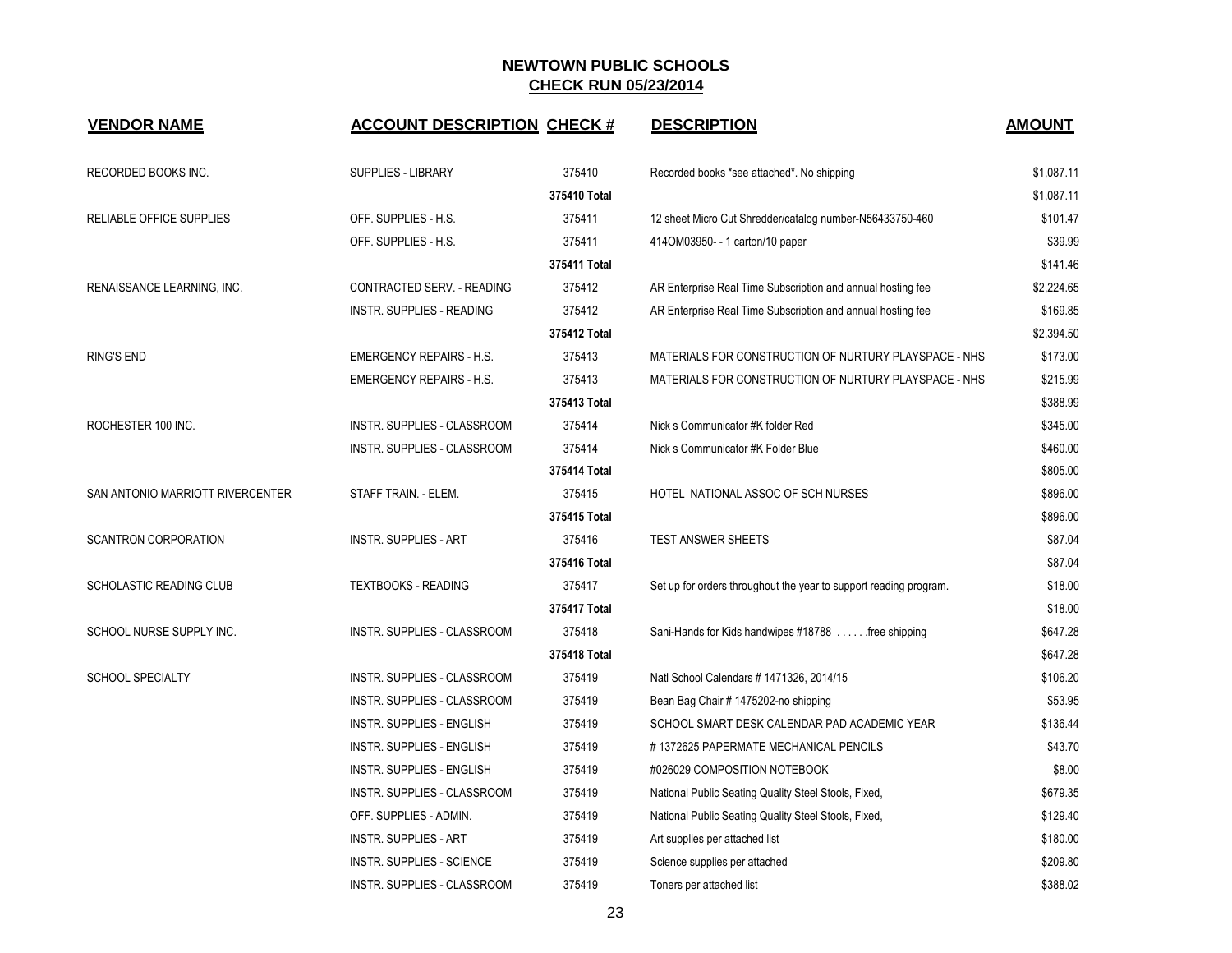| <b>VENDOR NAME</b>              | <b>ACCOUNT DESCRIPTION CHECK #</b> |              | <b>DESCRIPTION</b>                                                     | <b>AMOUNT</b> |
|---------------------------------|------------------------------------|--------------|------------------------------------------------------------------------|---------------|
| <b>SCHOOL SPECIALTY</b>         | INSTR. SUPPLIES - CLASSROOM        | 375419       | Class supplies, sharpies, highlighters, comp books, chart pads, awards | \$756.91      |
|                                 |                                    | 375419 Total |                                                                        | \$2,691.77    |
| SCHOOLDUDE.COM INC.             | <b>B&amp;G CONTRACTED SERV.</b>    | 375420       | MAINTENANCE DIRECT CONTRACT RENEWAL                                    | \$3,795.00    |
|                                 |                                    | 375420 Total |                                                                        | \$3,795.00    |
| <b>J.A. SEXAUER</b>             | <b>EMERGENCY REPAIRS - H.S.</b>    | 375421       | BATHROOM REPAIR PARTS - NHS                                            | \$187.38      |
|                                 | <b>EMERGENCY REPAIRS - H.S.</b>    | 375421       | BATHROOM REPAIR PARTS - NHS                                            | \$1,299.90    |
|                                 | <b>B&amp;G SUPPLIES - MAINT.</b>   | 375421       | KOHLER FAUCETS - MAINT SUPPLIES                                        | \$316.78      |
|                                 |                                    | 375421 Total |                                                                        | \$1,804.06    |
| SOCIAL THINKING PUBLISHING      | STAFF TRAIN. - CLASSROOM           | 375422       | The Incredible Flexible You Storybooks, Vol 1                          | \$49.50       |
|                                 | STAFF TRAIN. - CLASSROOM           | 375422       | shipping                                                               | \$7.43        |
|                                 |                                    | 375422 Total |                                                                        | \$56.93       |
| SOUTHBURY PRINTING CENTRE, INC. | PRINTING - ADMIN.                  | 375423       | 1,000 Progress Report Envelopes - Flaps Cut off,                       | \$173.33      |
|                                 |                                    | 375423 Total |                                                                        | \$173.33      |
| SPC SCHOOL PUBLICATIONS COMPANY | PRINTING - ENGLISH                 | 375424       | Hawkeye Issues April, May, June 2014                                   | \$925.00      |
|                                 |                                    | 375424 Total |                                                                        | \$925.00      |
| THE SPEECH ACADEMY              | TUITION - OUT-OF-DISTRICT          | 375425       | TUITION - OUT-OF-DISTRICT                                              | \$86,600.00   |
|                                 | TUITION - OUT-OF-DISTRICT          | 375425       | TUITION - OUT-OF-DISTRICT                                              | \$30,800.00   |
|                                 |                                    | 375425 Total |                                                                        | \$117,400.00  |
| STAPLES ADVANTAGE               | INSTR. SUPPLIES - INFO. TECH.      | 375426       | Supplies for Tech - cds, thumb drives, etc.                            | \$8.92        |
|                                 |                                    | 375426 Total |                                                                        | \$8.92        |
| STEPNEY HARDWARE INC.           | <b>B&amp;G SUPPLIES - MAINT.</b>   | 375427       | PAINT / PAINTING SUPPLIES - MAINT SUPPLIES                             | \$21.55       |
|                                 | <b>B&amp;G SUPPLIES - MAINT.</b>   | 375427       | PAINT / PAINTING SUPPLIES - MAINT SUPPLIES                             | \$12.99       |
|                                 | <b>B&amp;G SUPPLIES - MAINT.</b>   | 375427       | PAINT / PAINTING SUPPLIES - MAINT SUPPLIES                             | \$46.98       |
|                                 | <b>B&amp;G SUPPLIES - MAINT.</b>   | 375427       | PAINT / PAINTING SUPPLIES - MAINT SUPPLIES                             | \$16.99       |
|                                 | <b>B&amp;G SUPPLIES - MAINT.</b>   | 375427       | PAINT / PAINTING SUPPLIES - MAINT SUPPLIES                             | \$65.24       |
|                                 |                                    | 375427 Total |                                                                        | \$163.75      |
| SUBURBAN STATIONERS INC.        | INSTR. SUPPLIES - CLASSROOM        | 375428       | LABEL - AVE30600-CREC                                                  | \$65.76       |
|                                 | INSTR. SUPPLIES - CLASSROOM        | 375428       | LABELS- AVE306003-CREC- BID CREC-2014-15                               | \$65.76       |
|                                 |                                    | 375428 Total |                                                                        | \$131.52      |
| SUPERIOR CLEANERS AND TAILORS   | INSTR. SUPPLIES - SP. ED. PREK-8   | 375429       | STARR PROGRAM LAUNDRY                                                  | \$15.45       |
|                                 | INSTR. SUPPLIES - SP. ED. PREK-8   | 375429       | STARR PROGRAM LAUNDRY                                                  | \$15.45       |
|                                 | INSTR. SUPPLIES - SP. ED. PREK-8   | 375429       | STARR PROGRAM LAUNDRY                                                  | \$15.45       |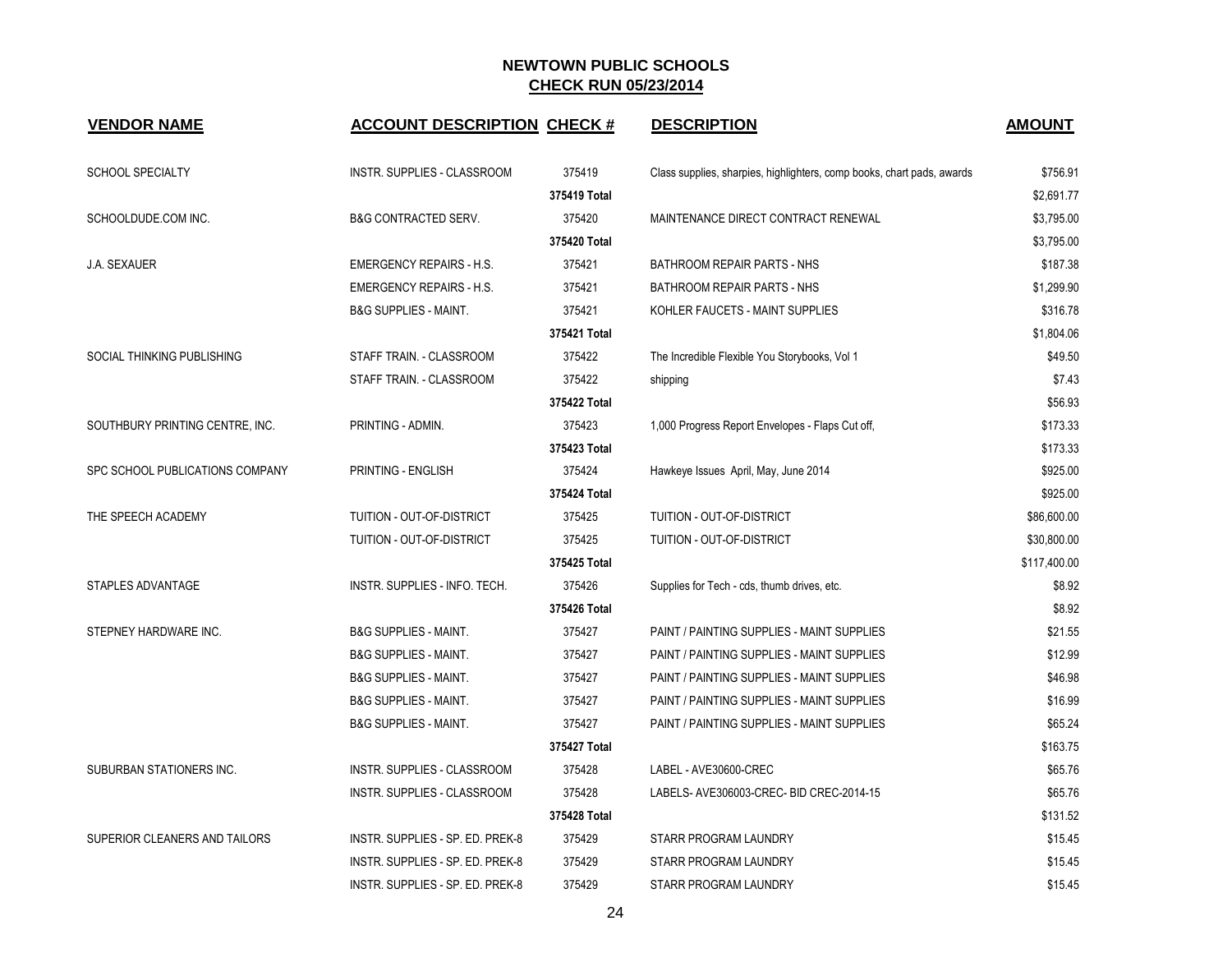| <b>VENDOR NAME</b>                                         | <b>ACCOUNT DESCRIPTION CHECK #</b> |              | <b>DESCRIPTION</b>                                | <b>AMOUNT</b> |
|------------------------------------------------------------|------------------------------------|--------------|---------------------------------------------------|---------------|
| SUPERIOR CLEANERS AND TAILORS                              | INSTR. SUPPLIES - SP. ED. PREK-8   | 375429       | STARR PROGRAM LAUNDRY                             | \$15.45       |
|                                                            |                                    | 375429 Total |                                                   | \$61.80       |
| <b>TARRYWILE PARK &amp; MANSION</b>                        | CONTRACTED SERV. - WORLD LANG.     | 375430       | TARRYWILE MANSION LUNCHEON FOR STUDENTS AT FRENCH | \$360.00      |
|                                                            |                                    | 375430 Total |                                                   | \$360.00      |
| <b>TESTA REFRIDGERATION, LLC</b>                           | <b>REPAIRS - CAFETERIA</b>         | 375431       | TOUCH TO DEFROST COIL                             | \$405.00      |
|                                                            | <b>REPAIRS - CAFETERIA</b>         | 375431       | <b>WALK-IN FREEZER</b>                            | \$215.00      |
|                                                            |                                    | 375431 Total |                                                   | \$620.00      |
| THYSSENKRUPP ELEVATOR CORP                                 | <b>B&amp;G CONTRACTED SERV.</b>    | 375432       | ELEVATOR SVC CONTRACT - CHALK HILL 2013-2014      | \$180.68      |
|                                                            |                                    | 375432 Total |                                                   | \$180.68      |
| TOM'S SERVICE LLC                                          | REPAIRS - CAFETERIA                | 375433       | REPAIRS GLOBE SLICER                              | \$120.00      |
|                                                            | <b>REPAIRS - CAFETERIA</b>         | 375433       | <b>REPAIRS GROEN STEAMER</b>                      | \$75.00       |
|                                                            | <b>REPAIRS - CAFETERIA</b>         | 375433       | REPAIRS LOCKWOOD WARMER                           | \$196.00      |
|                                                            |                                    | 375433 Total |                                                   | \$391.00      |
| <b>TORRCO</b>                                              | <b>B&amp;G SUPPLIES - MAINT.</b>   | 375434       | COUPLINGS, ELBOWS, FLANGES - PLUMBING SUPPLIES    | \$132.19      |
|                                                            | <b>B&amp;G SUPPLIES - MAINT.</b>   | 375434       | COUPLINGS, ELBOWS, FLANGES - PLUMBING SUPPLIES    | \$143.46      |
|                                                            | <b>B&amp;G SUPPLIES - MAINT.</b>   | 375434       | COUPLINGS, ELBOWS, FLANGES - PLUMBING SUPPLIES    | \$120.30      |
|                                                            | <b>B&amp;G SUPPLIES - MAINT.</b>   | 375434       | COUPLINGS, ELBOWS, FLANGES - PLUMBING SUPPLIES    | \$309.98      |
|                                                            | <b>B&amp;G SUPPLIES - MAINT.</b>   | 375434       | COUPLINGS, ELBOWS, FLANGES - PLUMBING SUPPLIES    | (\$255.25)    |
|                                                            | <b>B&amp;G SUPPLIES - MAINT.</b>   | 375434       | COUPLINGS, ELBOWS, FLANGES - PLUMBING SUPPLIES    | \$244.50      |
|                                                            | <b>B&amp;G SUPPLIES - MAINT.</b>   | 375434       | COUPLINGS, ELBOWS, FLANGES - PLUMBING SUPPLIES    | \$862.61      |
|                                                            |                                    | 375434 Total |                                                   | \$1,557.79    |
| UNITED ART & EDUCATION                                     | <b>INSTR. SUPPLIES - ART</b>       | 375435       | Med. Wt. white Tagboard 18x24                     | \$135.00      |
|                                                            | <b>INSTR. SUPPLIES - ART</b>       | 375435       | Heavy Wt. White tag board 18x24                   | \$147.00      |
|                                                            |                                    | 375435 Total |                                                   | \$282.00      |
| UNITED RENTALS                                             | <b>EQUIP RENTAL - B&amp;G</b>      | 375436       | <b>SCISSOR LIFT RENTALS - MG</b>                  | \$466.42      |
|                                                            |                                    | 375436 Total |                                                   | \$466.42      |
| UNIVERSAL SERVICE ADMINISTRATION COMPANY TELEPHONE & CABLE |                                    | 375437       | E-RATE DISCREPANCY DUE TO AT&T                    | \$0.78        |
|                                                            |                                    | 375437 Total |                                                   | \$0.78        |
| <b>US GAMES</b>                                            | <b>INSTR. SUPPLIES - P.E.</b>      | 375438       | Long Range Megaphone Item #US-2157                | \$82.99       |
|                                                            | <b>INSTR. SUPPLIES - P.E.</b>      | 375438       | Electronic Whistle Item #US-1271010               | \$15.99       |
|                                                            | INSTR. SUPPLIES - P.E.             | 375438       | Fox 40 Mini Item #US-1296815                      | \$11.96       |